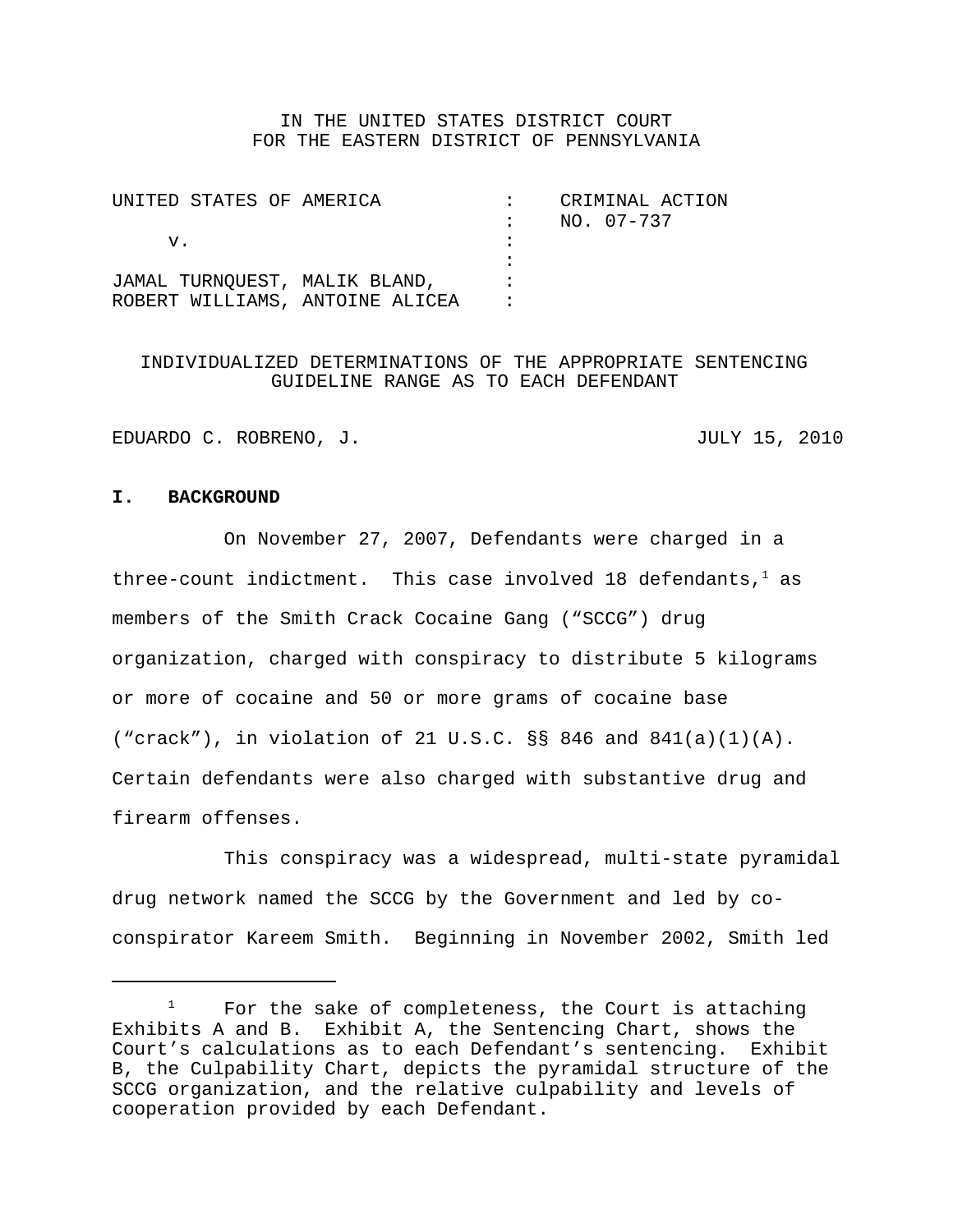at least seventeen other co-conspirators in the purchasing of cocaine in Philadelphia, Pennsylvania, the "cooking" of cocaine into crack in homes and rented hotel rooms in Philadelphia and Maryland, and the selling of crack throughout Philadelphia and Maryland. Once Smith learned that the demand for crack was higher in Maryland, he moved a large part of the organization there to capitalize on those potential profits. The conspiracy came to an end when Smith was arrested in September 2007.<sup>2</sup>

The following four Defendants proceeded to a trial by jury, commencing on May 8, 2009:

| Jamal Turnquest | $(07 - 737 - 02)$ |
|-----------------|-------------------|
| Malik Bland     | $(07 - 737 - 06)$ |
| Robert Williams | $(07 - 737 - 14)$ |
| Antoine Alicea  | $(07 - 737 - 15)$ |

On June 2, 2009, the jury found each Defendant guilty of distributing cocaine and crack in excess of five kilograms and

<sup>&</sup>lt;sup>2</sup> At the time of Smith's arrest, the Government learned that the SCCG essentially functioned with Smith at the apex as the leader. The second tier of the conspiracy was comprised of Defendants Robert Williams, Antoine Alicea, and James Robinson as the cocaine suppliers. The third tier was comprised of Defendants Jamal Turnquest, Darryle Dunbar, and Landrum Thompson as principal managers. The fourth tier was comprised of Defendants Malik Bland, Daaniyal Muhammad, Vernice Garvin, Frederick Lecount, Steven Bernard, and Kenneth Baldwin as principal sellers. The fifth tier was comprised of Defendants David Spratt, David Carter, and Jeff Nunley as straight sellers. The sixth tier was comprised of Defendants Jason Yurth and Michael Martin who had minimal roles as drivers and procurers of hotel rooms.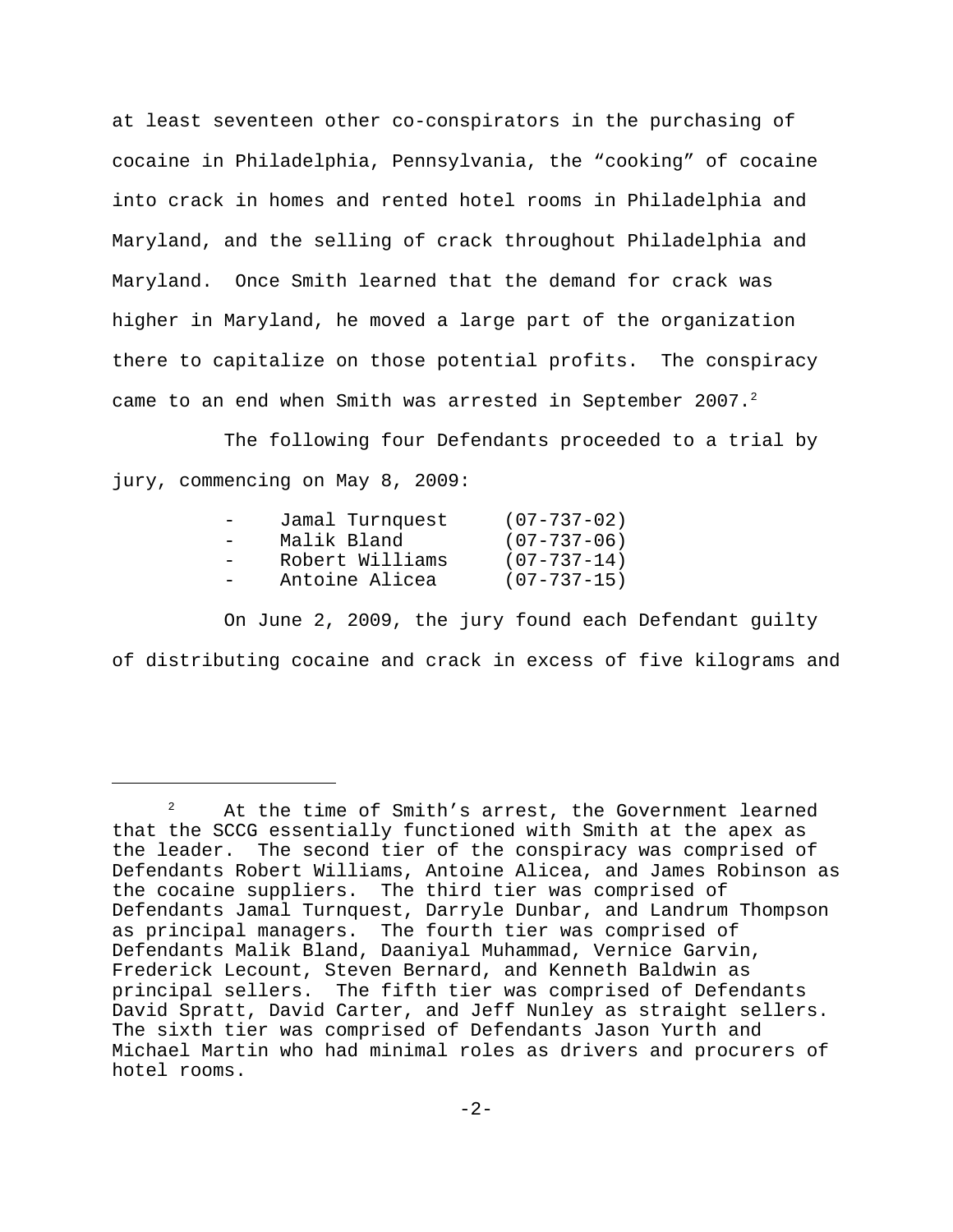fifty grams, respectively, in furtherance of the conspiracy.<sup>3</sup>

#### **II. APPROPRIATE SENTENCING GUIDELINE RANGES**

To properly determine the sentencing guideline as to each remaining Defendant, the Court bifurcated sentencing. A hearing was held on March 5, 2010 to first address the length of time each Defendant was a member of the conspiracy, level of involvement (i.e., ranking in the conspiracy hierarchy), offense level, criminal history category and amount of drugs to be attributed.

A second plenary hearing was held on June 28, 2010 to determine the appropriate sentencing guideline range based on calculations of: (1) the quantity of drugs attributed to each Defendant in the conspiracy; (2) each Defendant's length of time in the conspiracy; and (3) each Defendant's role and culpability in the conspiracy.

The Court is now tasked with the challenge of providing individual sentencing determinations for the amount of drugs attributable to each Defendant in relation to the length of time of each Defendant's involvement in the conspiracy. In doing so,

<sup>&</sup>lt;sup>3</sup> Defendant Williams was convicted of Count Four of the second superseding indictment, distribution of cocaine, which has not been challenged.

Defendant Alicea was acquitted of Count Two, possession with intent to distribute, and Count Three, possession of a firearm in furtherance of a drug trafficking crime.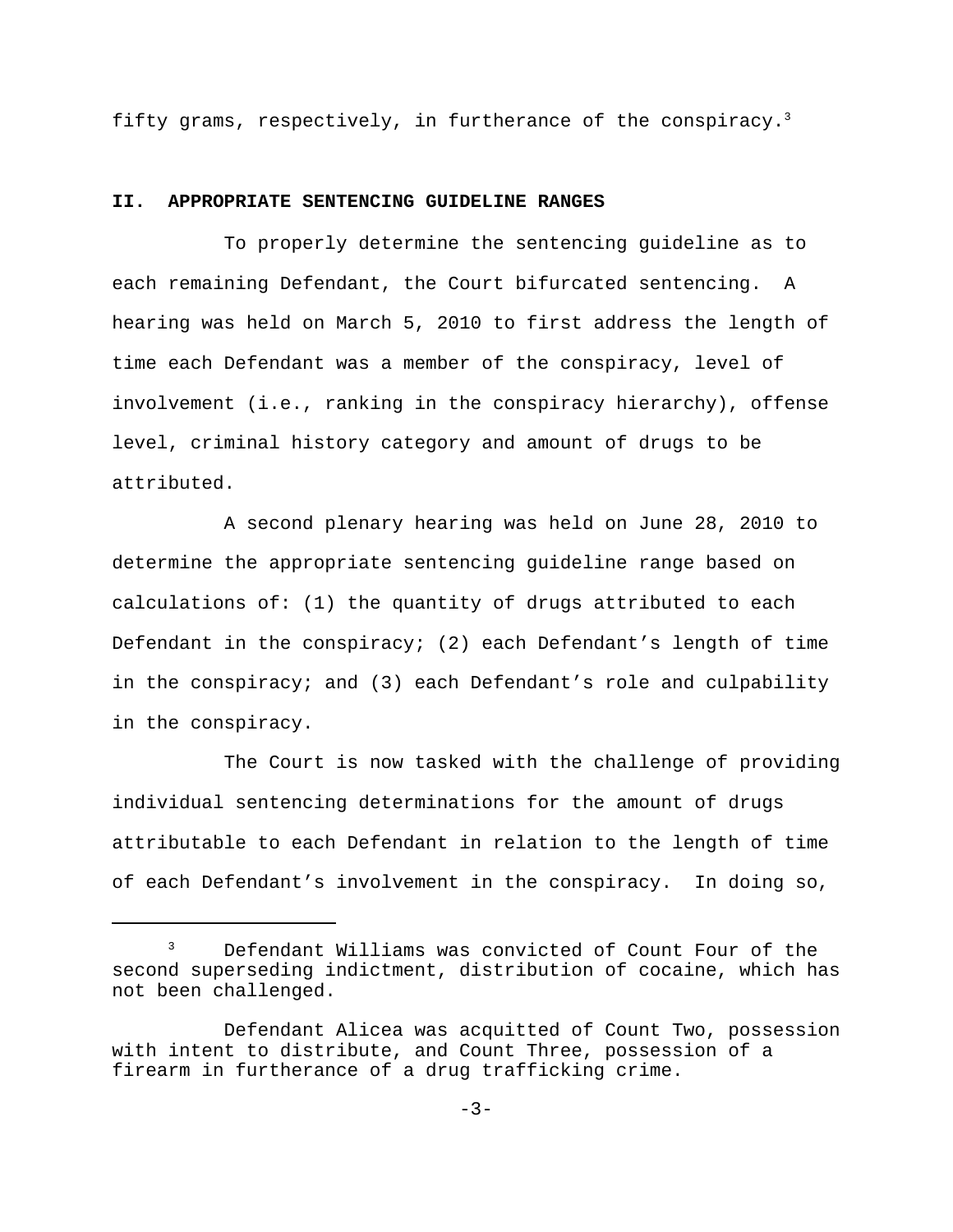the Court will employ the following calculation. First, the Court will determine the length of time (by week) that each Defendant was involved in the SCCG conspiracy. Second, the Court will estimate the amount of crack that was being sold per week by the SCCG drug organization. Third, the Court will calculate the length of time that each Defendant was involved in the conspiracy multiplied by the amount of drugs distributed by Defendant and the conspiracy, taking accomplice attribution into consideration. Due to the complex nature of this eighteen-defendant narcotics conspiracy, by reaching a conservative estimate as to the drug quantities distributed by the SCCG during a given time period multiplied by the length of time each Defendant was involved in the SCCG conspiracy, the Court believes that it can reach a just approximation as to the drug quantities attributable to each Defendant and, as such, comports faithfully with the measures set forth in United States v. Collado, 975 F.2d 985 (3d Cir. 1992).

Following these considerations, the Court will hold individual sentencing hearings for each Defendant at which time it will consider motions for departure, if any, and requests for variances, under 18 U.S.C. § 3553. At the conclusion of each of the individual hearings, the Court will impose its sentence.

A. Applicable Law

In sentencing determinations, the Government "bears the burden of proof by a preponderance of the evidence." United

 $-4-$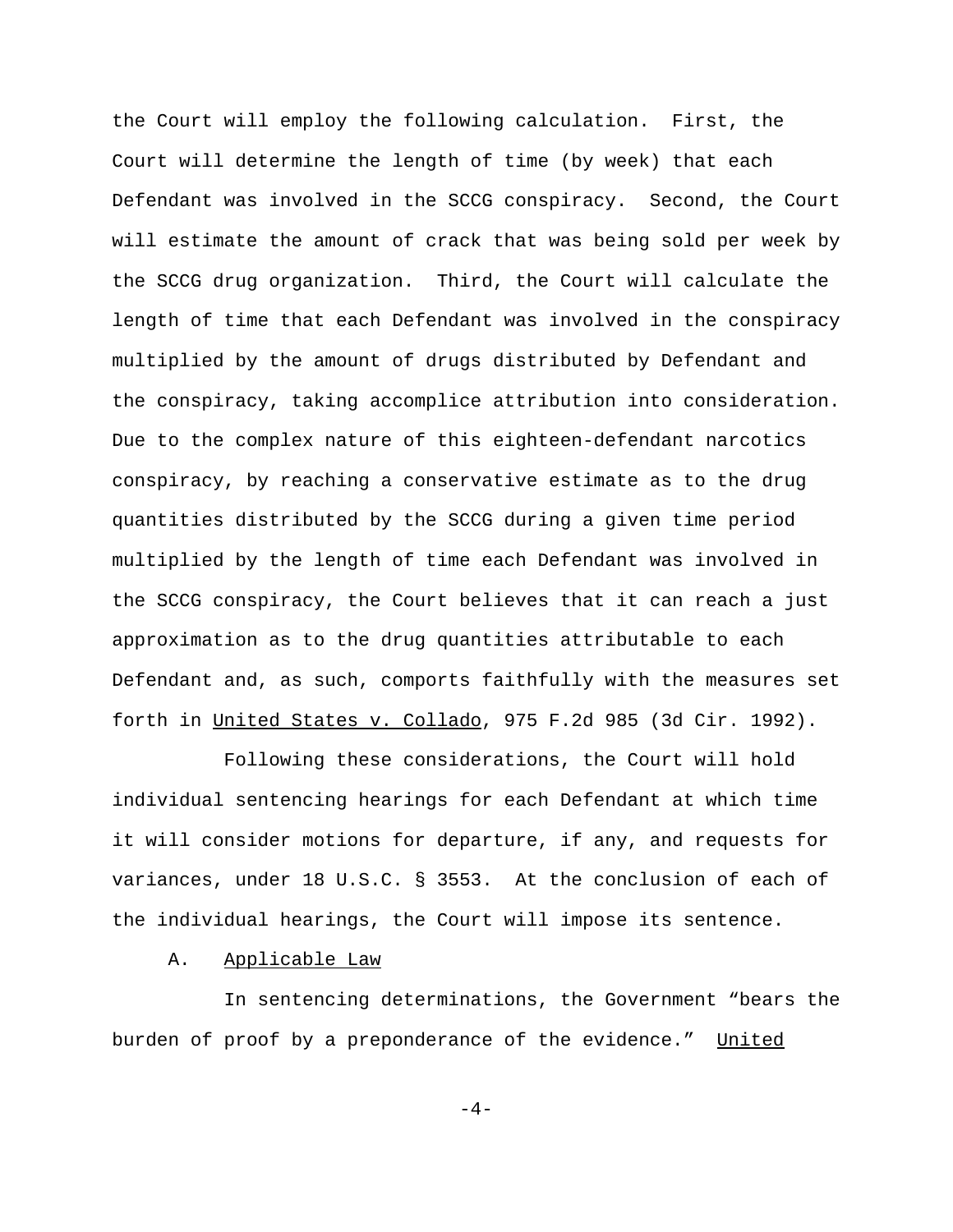States v. Paulino, 996 F.2d 1541, 1545 (3d Cir. 1993) (citing United States v. McDowell, 888 F.2d 285, 290 (3d Cir. 1989)).

"In imposing a sentence under the Sentencing Guidelines in a narcotics case, the district court relies chiefly upon the quantity of drugs involved in the offense." Paulino, 996 F.2d at 1545 (citing U.S.S.G. §§ 1B1.3(a)(2); 3D1.2(d)). The base offense level is determined by the amount of drugs involved in the offense, pursuant to § 2D1.1(3). Courts may necessarily estimate the drugs involved in operations or conspiracies where exact quantities are unknown. See id. ("Often the covert nature of the drug trade precludes seizure and precise measurement of the drugs that flow through a drug distribution conspiracy.").

However, a sentencing court may not sentence "a defendant for the entire amount of drugs in a conspiracy merely because the defendant has been found guilty of the crime of conspiracy." U.S.S.G. § 1B1.3. Members of a drug conspiracy should be sentenced for their "jointly undertaken criminal activity." § 1B1.3(a)(1)(B). Further, "[j]ointly undertaken criminal activity" is defined as "a criminal plan, scheme, endeavor, or enterprise undertaken by [a] defendant in concert with others, whether or not charged as a conspiracy[.]"  $\underline{Id.}$ 

A district court, in attributing drug quantities to each defendant, must make an individualized determination of the quantity foreseeable to each defendant within the larger

-5-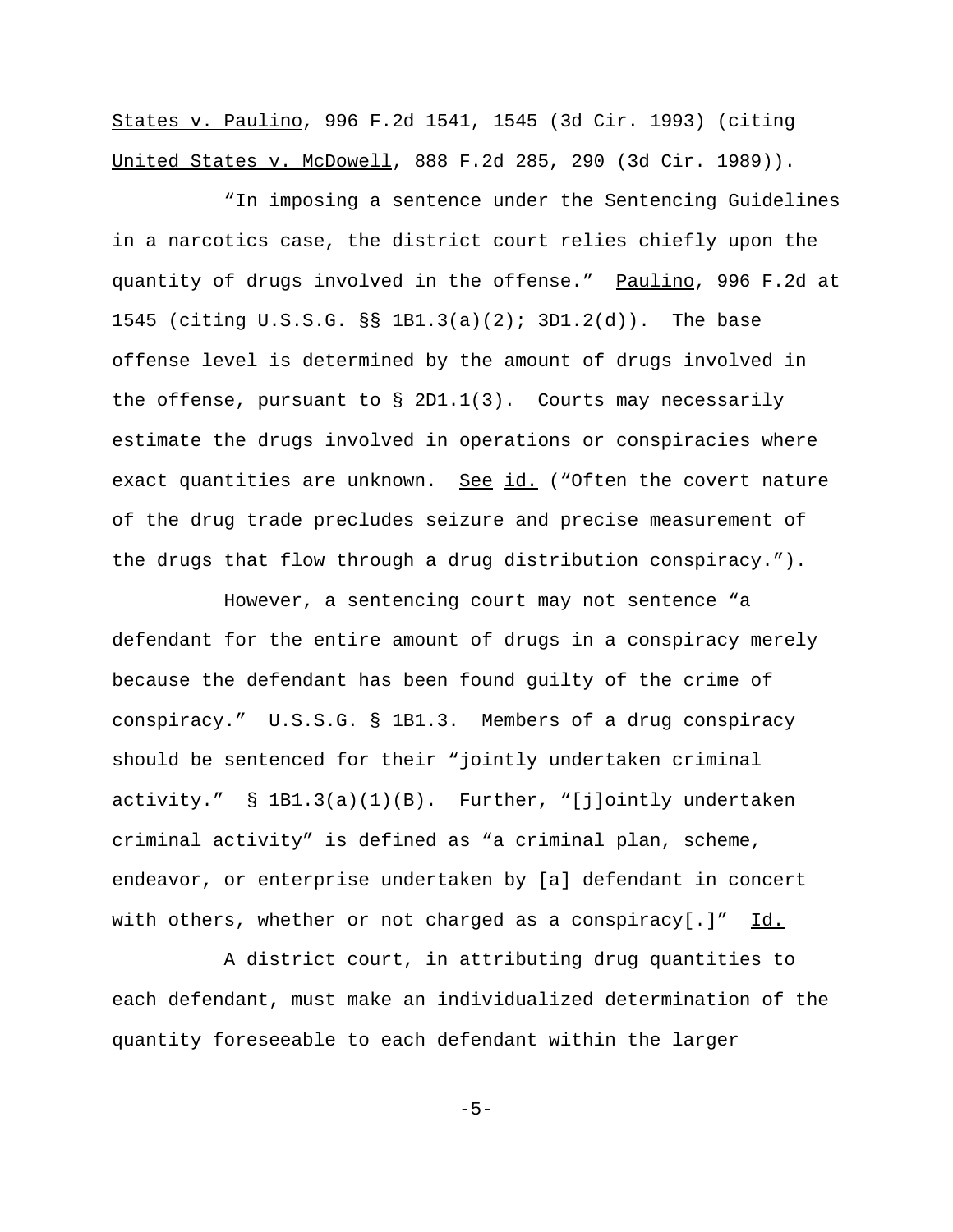conspiracy. Collado, 975 F.2d at 985. Each defendant's relevant conduct includes "all reasonably foreseeable acts and omissions of others in furtherance of the jointly undertaken criminal activity." See  $\S$  1B1.3(a)(1)(B). Further, under  $\S$  1B1.3, "the district court may, under certain conditions, attribute to the defendant amounts of drugs possessed, distributed, sold or 'handled' by persons other than the defendant." United States v. Miele, 989 F.2d 659, 666 (3d Cir. 1993); United States v. Iglesias, 535 F.3d 150, 160 (3d Cir. 2008). This includes drug quantities outside the offense of conviction if the drugs are part of the same course of conduct or common scheme or plan. United States v. Williams, 917 F.3d 112 (3d Cir. 1990).

The Third Circuit has held that the standard for accomplice attribution under § 1B1.3 is stringent. Miele, 989 F.2d at 666. In Collado, the Third Circuit found that:

a defendant can be responsible for the quantity of drugs distributed by his or her co-conspirators only if the drugs distributed (1) were in furtherance of the jointly-undertaken activity, (2) were within the scope of the defendant's agreement, and (3) were reasonably foreseeable in connection with the criminal activity the defendant agreed to undertake.

United States v. Price, 13 F.3d 711, 732 (3d Cir. 1994) (citing Collado, 975 F.2d at 995).

In short, a sentencing court must conduct individualized and searching inquiries into each defendant's participation to ensure the sentence accurately reflects each

-6-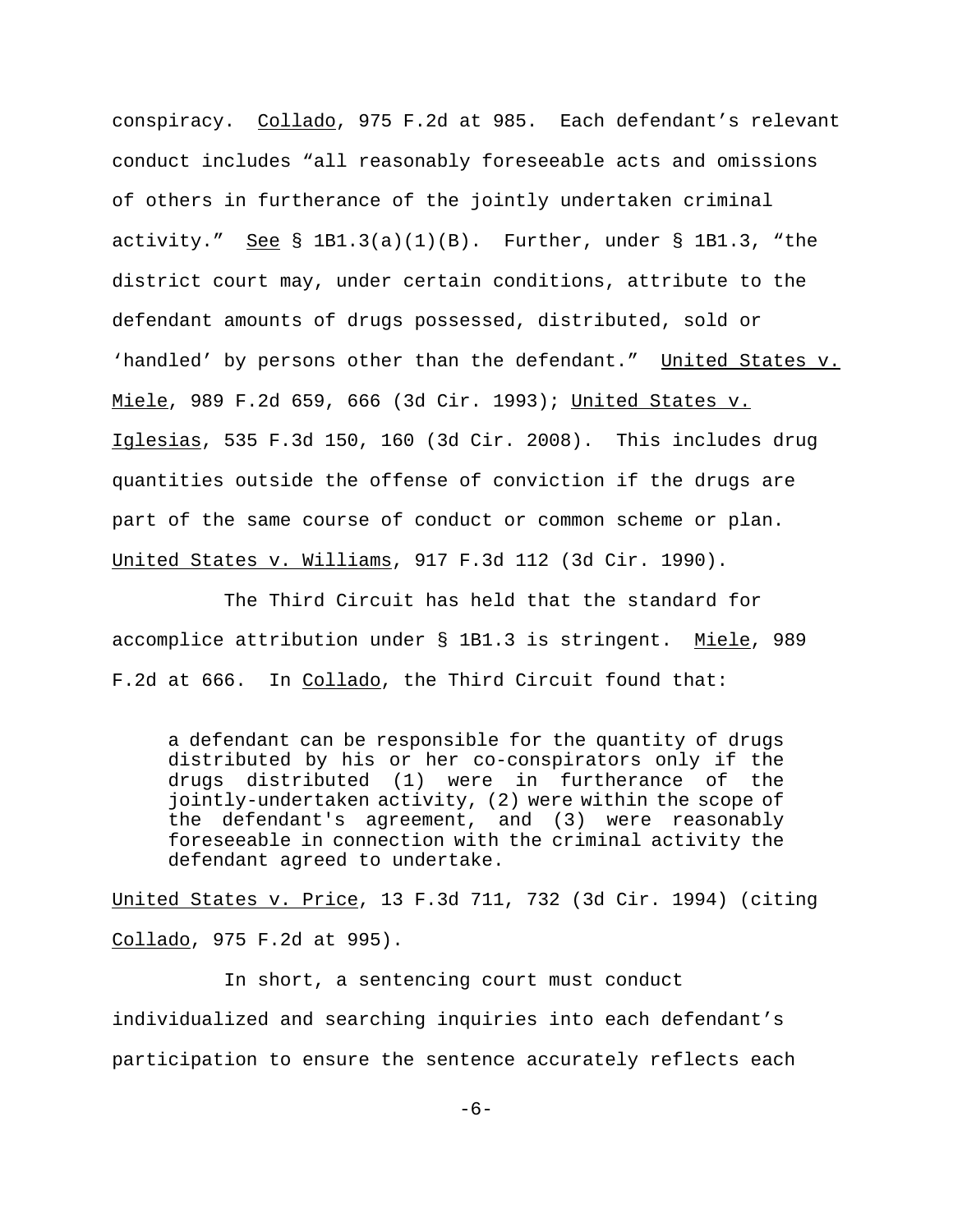defendant's role and the amount of drugs involved in the conspiracy that was reasonably foreseeable to each defendant.

#### B. SCCG Conspiracy

Here, the second superceding indictment charged that, between November 2002 and September 2007, Defendants were members of the eighteen-person SCCG drug organization, which distributed in excess of 700 kilograms of crack and cocaine, conservatively valued at \$13 million. See Gov't Omnibus Resp. 4. The pyramidal drug distribution scheme was highly profitable and entailed members doing different jobs, with varying levels of culpability, in order to carry out the object of the conspiracy.

To date, all but five of the eighteen SCCG Defendants have been sentenced. Before the Court are the four SCCG Defendants who went to trial: Robert Williams, Antoine Alicea, Jamal Turnquest and Malik Bland. In determining their appropriate sentencing ranges, pursuant to the Sentencing Guidelines, the Court will address each Defendant's participation seriatim.

The Court has reviewed the trial testimony, the Government's sentencing memorandum, and each Defendant's sentencing memorandum, has afforded the parties an opportunity to present evidence, and has heard the arguments made before the Court at the June 28, 2010 plenary sentencing hearing. After consideration of the parties' arguments, the Court will now apply

-7-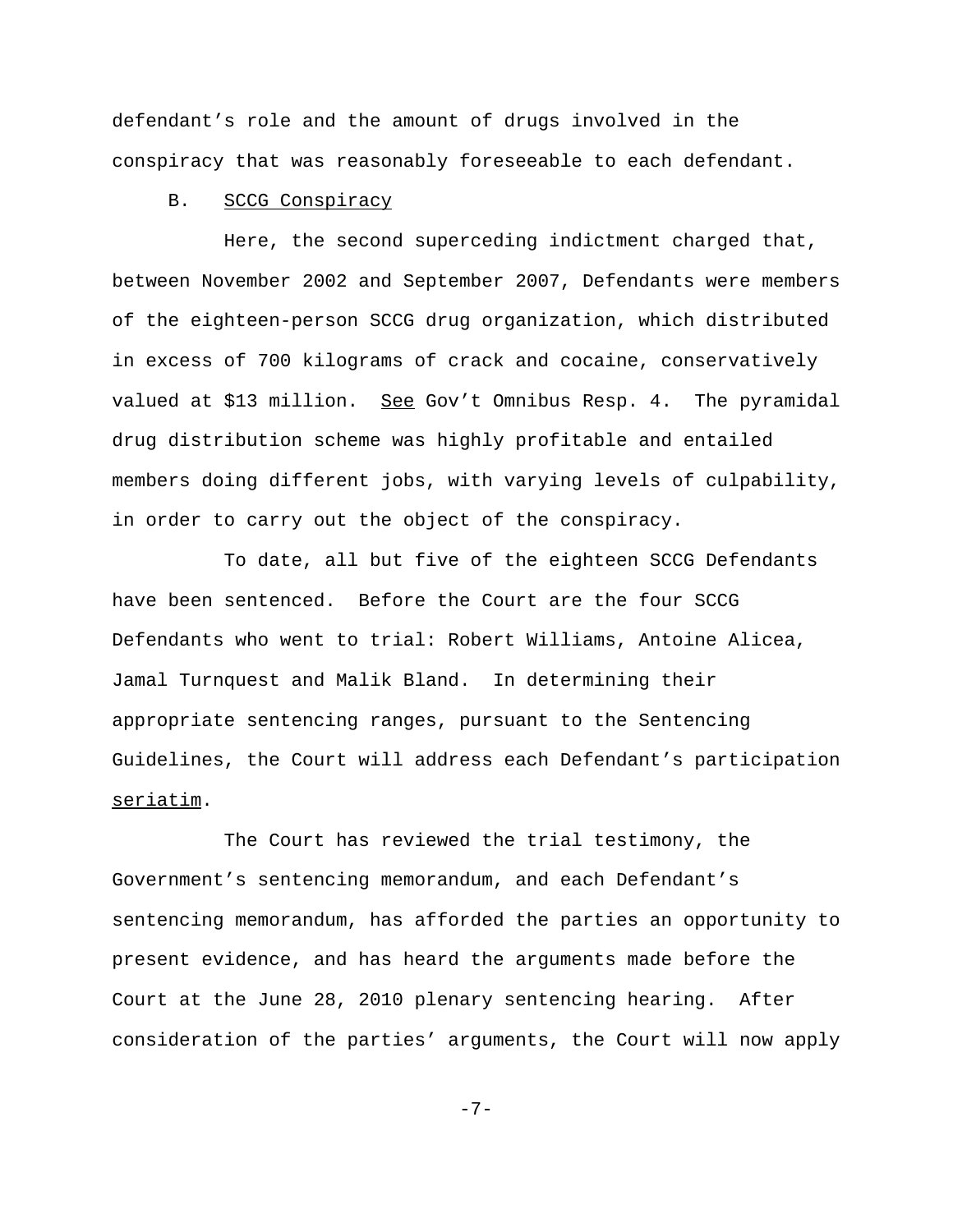its calculation (length of involvement in the conspiracy per week multiplied by amount of drugs attributable to the conspiracy per week) and arrive at the appropriate sentencing range as to each Defendant in seriatim.

### 1. Length of Time in the Conspiracy

### a. **Robert Williams**

Defendant Williams was involved in the conspiracy "from the beginning to the end" - from November 2002 to September 2007. See Gov't Sent. Mem. 6, 8.

Therefore, Defendant was involved in the SCCG conspiracy for its entirety:  $11/02 - 9/07 = 58$  months = 232 weeks.

> Length of Involvement: 11/02 - 9/5/07 (approximately **232 weeks**)

### b. **Antoine Alicea**

Defendant Alicea was also involved in the conspiracy "from the beginning to the end" - from November 2002 to September 2007. See id.

Therefore, Defendant was also involved in the SCCG conspiracy for its entirety:  $11/02 - 9/07 = 58$  months = 232 weeks.

> Length of Involvement: 11/02 - 9/5/07 (approximately **232 weeks**)

#### c. **Jamal Turnquest**

Both parties agree that Defendant Turnquest was

-8-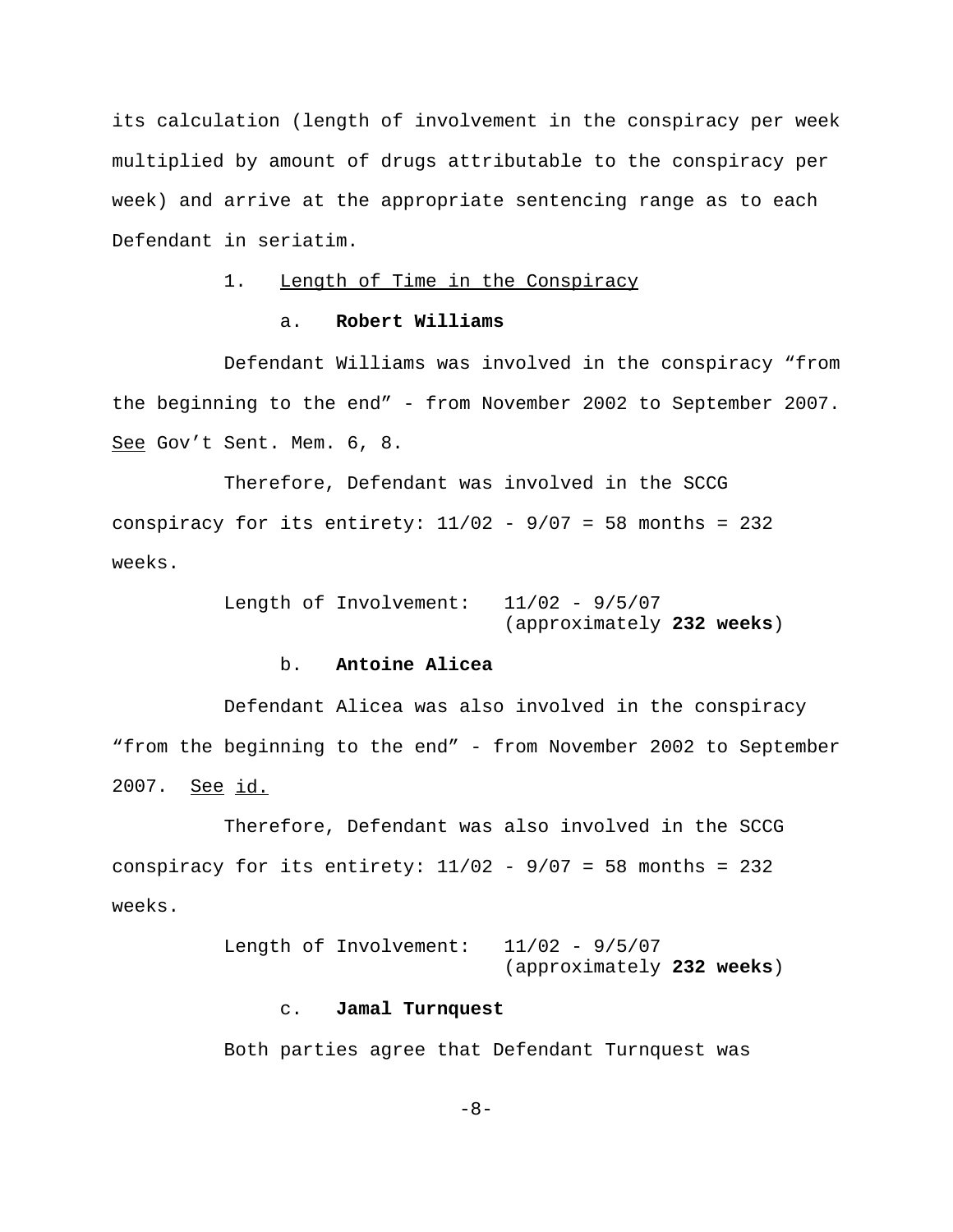involved in the conspiracy from approximately December 23, 2005 through October 16, 2006 (the date of Defendant's arrest). See Def. Turnquest Sent. Mem. 6 n.2.

Therefore, Defendant was only involved in the SCCG from  $12/05 - 10/06 =$  less than 10 months = 39 weeks.

> Length of Involvement: 12/23/05 - 10/16/06 (approximately **39 weeks**)

### d. **Malik Bland**

Defendant Bland entered the SCCG conspiracy on approximately October 19 or 20, 2003, when co-conspirator Smith took Bland to Maryland to begin selling crack. See Gov't Sent. Mem. 19 (citing Trial Tr. 79-89, 5/27/09). Defendant Bland worked in Maryland for one-week prior to being arrested. Bland spent the next three years in jail and was released in 2006. Once he was released from prison, Bland immediately rejoined the conspiracy, transporting drugs between Philadelphia and Maryland for Defendant Thompson. On October 5, 2006, Bland was again arrested selling crack to an undercover officer.

Where Defendant Bland never signified an intent to withdraw from the conspiracy (as he rejoined the SCCG immediately upon release from incarceration), Bland is considered involved for the full three years of which he took part in the SCCG. See United States v. DePeri, 778 F.2d 963, 980 (3d Cir. 1985) (holding that to demonstrate withdrawal from a conspiracy, a defendant must "present evidence of some affirmative act of

 $-9-$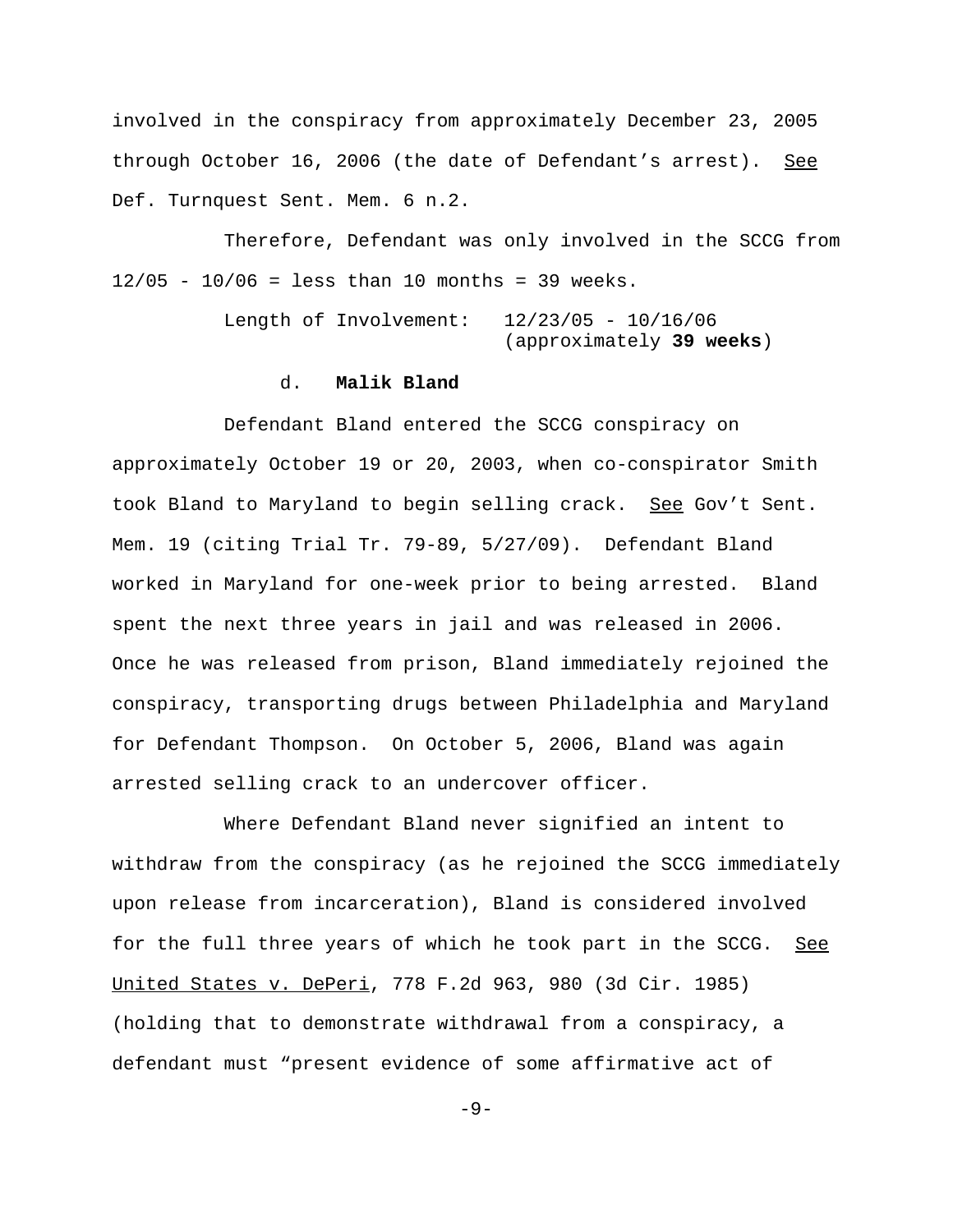withdrawal on his part, typically either a full confession to the authorities or communication to his co-conspirators that he has abandoned the enterprise and its goals."); see also United States v. Diaz, 1993 U.S. Dist. LEXIS 3569, \*31-32 (E.D. Pa. Mar. 25, 1993) ("Arrest and incarceration, by themselves, do not evidence withdrawal from a conspiracy.").

Therefore, Defendant was involved in the SCCG conspiracy from  $10/20/03 - 10/5/06 =$  less than 3 years = 147 weeks.

> Length of Involvement: 10/20/03 - 10/5/06 (approximately **147 weeks**)

### 2. Amount of Drugs SCCG Distributed Per Week

## a. Corroborating Evidence of Drug Quantities and Accomplice Attribution

Here, the Court will undertake a "searching and individualized" determination of drug quantities attributable to each Defendant. The Third Circuit has guided district courts in the need to estimate drugs quantities for each defendant, especially where the amount seized is not reflective of the drug distribution throughout the time period the drug organization was active. However, district courts are also cautioned that the estimation "is not a license to calculate drug amounts by guesswork." Paulino, 996 F.2d at 1545. "Instead, the sentencing court must carefully scrutinize the government's proof to ensure that its estimates are supported by a preponderance of the

 $-10-$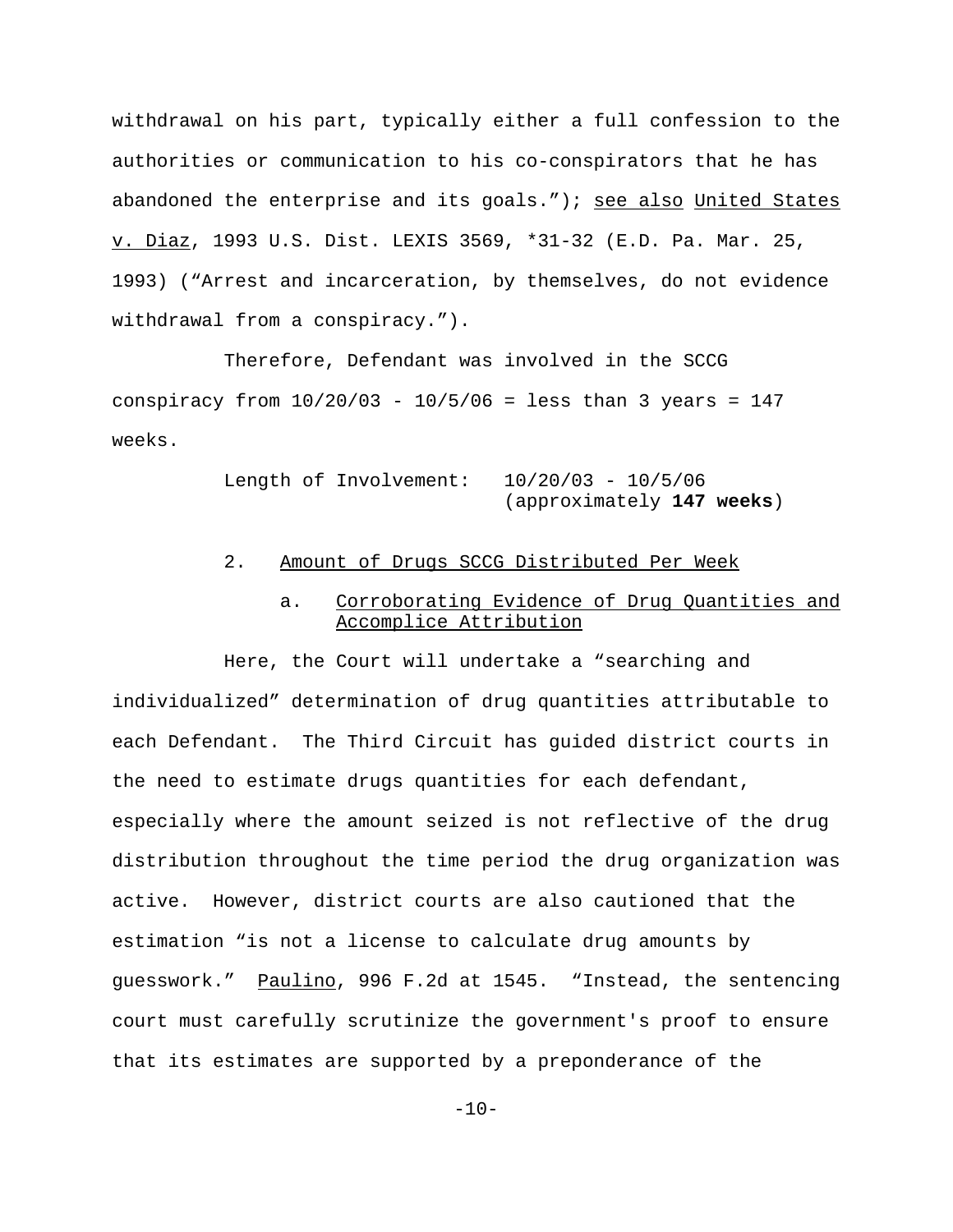evidence." Id. (citing Collado, 975 F.2d at 998); see also United States v. Wilson, 2010 U.S. App. LEXIS 9814, \*10 (3d Cir. May 13, 2010) (non-precedential opinion) ("Collado made clear that "a searching and individualized inquiry into the circumstances surrounding each defendant's involvement in the conspiracy is critical to ensure that the defendant's sentence accurately reflects his or her role."). $4$ 

Further, "[c]ourts may estimate drug quantity using a variety of evidentiary sources, including testimony of codefendants about the amount of drugs the defendant transported and the average amounts sold per day multiplied by the length of time sold." United States v. Surine, 2010 U.S. App. LEXIS 7561 (3d Cir. Pa. Apr. 13, 2010) (non-precedential opinion) (citing United States v. Gibbs, 190 F.3d 188, 204 (3d Cir. Pa. 1999)); see also § 2D1.4, App. Note 2 ("In making this determination [estimating drug quantities], the judge may consider for example, the price generally obtained for the controlled substance, financial or other records, similar transactions in controlled substances by the defendant . . . .").

Over the course of the SCCG conspiracy, Defendants Williams and Alicea together supplied "over one hundred kilograms

<sup>&</sup>lt;sup>4</sup> See id. (citing U.S.S.G. § 2D1.4, application note 2) ("Where there is no drug seizure or the amount seized does not reflect the scale of the offense, the sentencing judge shall approximate the quantity of the controlled substance.").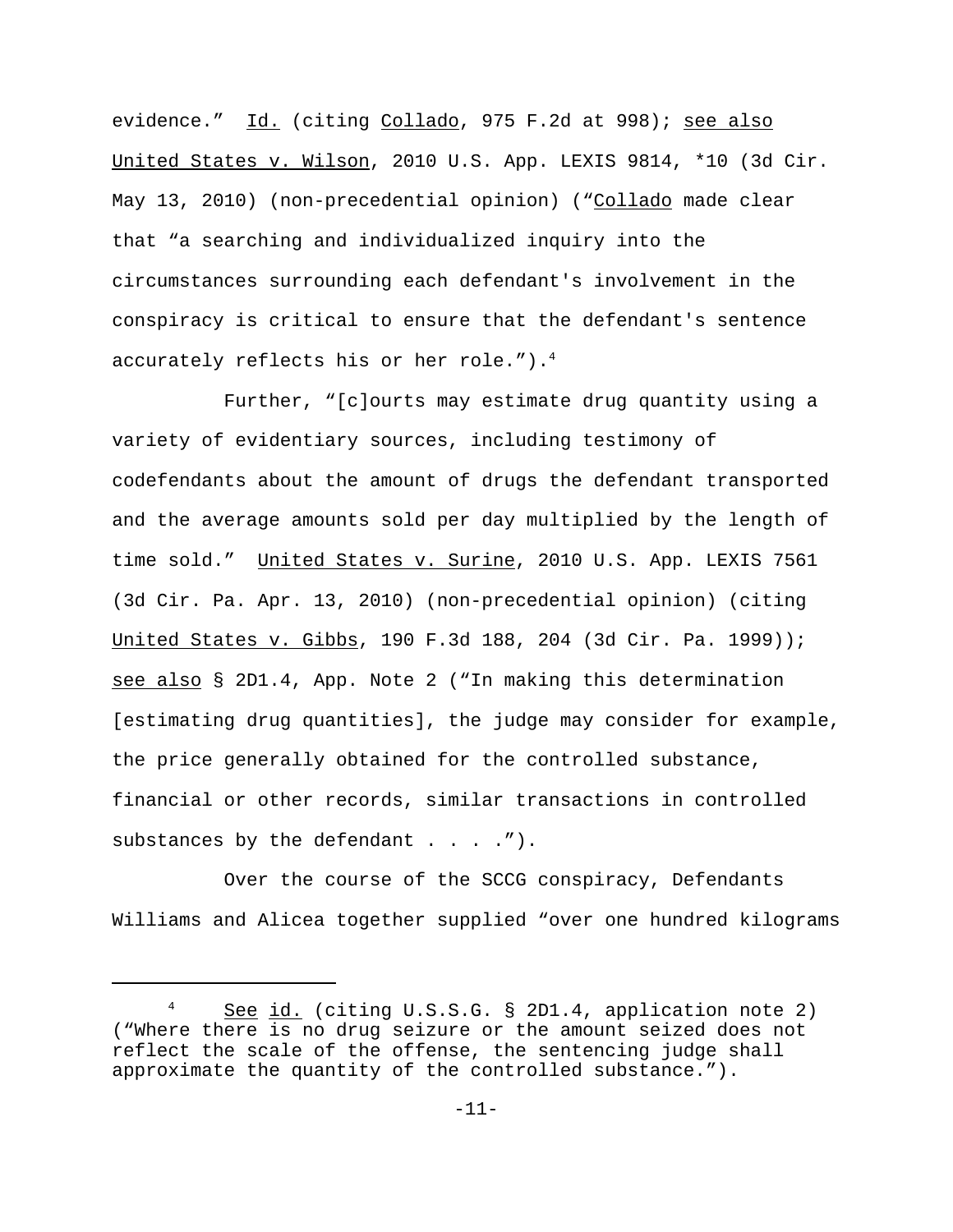of powder cocaine" to co-conspirators Smith, Thompson, and Bernard for distribution by managers such as Defendant Turnquest and sellers such as Defendant Bland in Philadelphia and Maryland. This estimate is corroborated by testimony given at trial by cooperating SCCG co-conspirators, which specifies instances of drug purchases (from Defendants Williams and Alicea) and distributions (by Defendants Turnquest and Bland) over the course of the conspiracy. The testimony also indicates that the drug quantities distributed were known by each Defendant and/or were "reasonably foreseeable in connection with the" joint criminal activity underway. See Collado, 975 F.2d at 995. As such and for the reasons that follow, it is appropriate for the Court to attribute the full drug quantities sold each week to each individual Defendant for the length of their involvement in the SCCG conspiracy.

### i. Testimony of Kareem Smith

Co-conspirator and SCCG leader Smith testified at length during Defendants' criminal trial about how the drug organization ran and the quantities of drugs sold throughout the relevant time period.<sup>5</sup> Specifically, Smith testified that, from

<sup>&</sup>lt;sup>5</sup> During his grand jury testimony, Smith estimated a larger number of drugs were distributed by the SCCG during the conspiracy than Smith testified to during trial. The Court will accept the conservative approximation given in Smith's trial testimony. See Trial Tr. 136:24-143: ("Q: Okay. Mr. Smith, you would agree with me that you told the Grand Jury that you would get between six and eight kilos from my client and four to five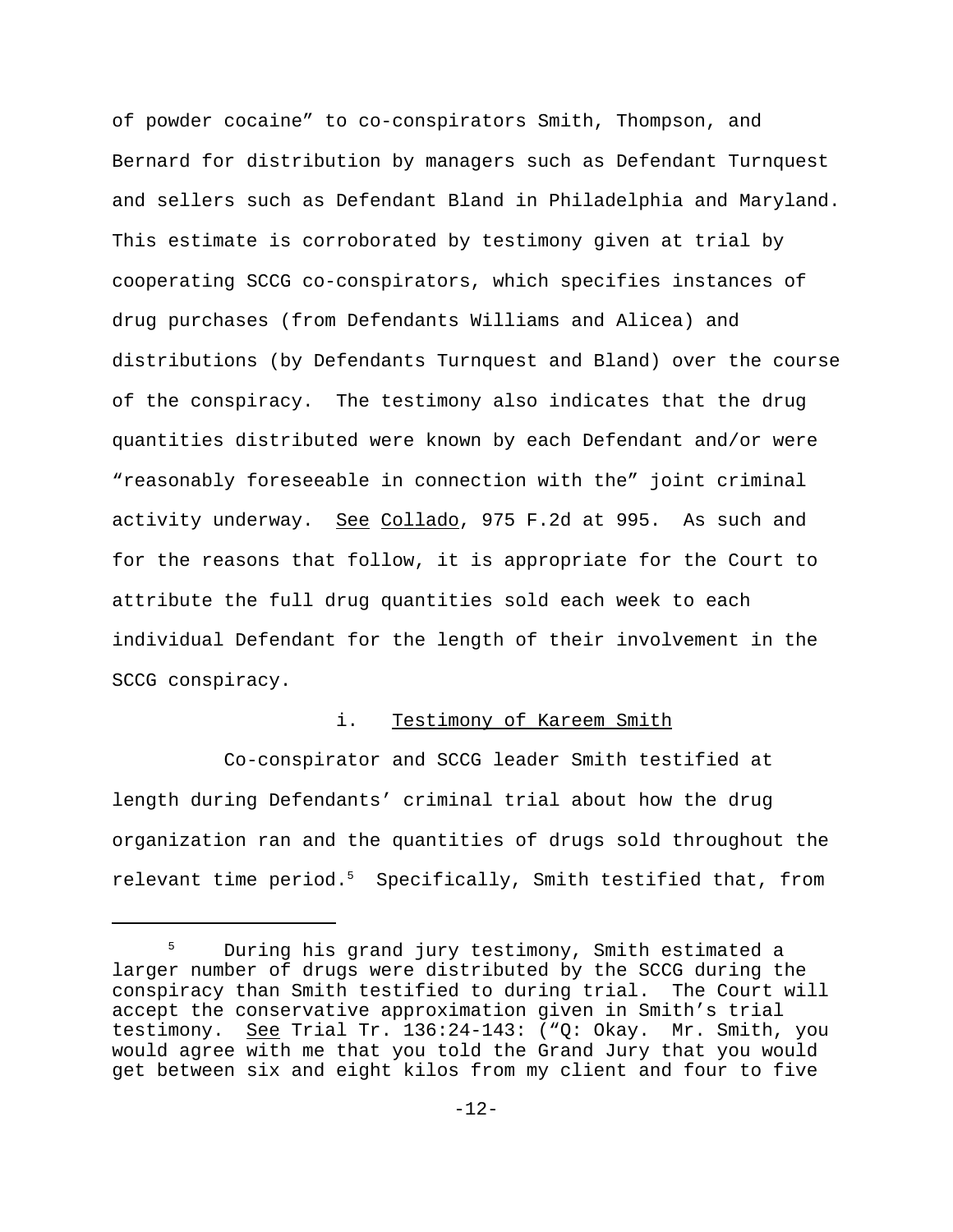September 2002 to November 2002, he obtained approximately 9 ounces of cocaine per trip to Maryland from either of his two suppliers Defendants Williams and Alicea.<sup>6</sup> Smith also testified

<sup>6</sup> Specifically, Smith testified that:

Q: How much cocaine were you and Tobe (Thompson) and Steve (Bernard) selling out of Jasons' house in September to approximately November of 2002, if you recall?

A: I'd say, about a half - a half -  $\ldots$ .

Q: Okay. How much is a brick? . . . .

A: It's – how much does it weigh – it's 36 ounces.

Q: 36 ounces?

A: Right.

Q: Okay. So, half of that would be how many ounces?

A: Eighteen.

Q: And how long would it take you to sell 18 ounces of cocaine from this house?

A: I'd say, a couple days, about three days.

Q: All right. So, every two to three days, you would have to get another 18 ounces?

A: Yes.

Q: All right. So if you're selling — in two to three days, you're selling 18 ounces, are you getting that entire 18 ounces at once from either Toine [sic] or Bash

kilos from another person, correct? . . . . A: Yes, I said that. Q: All right. And do you also recall, in response to the other purchases, that you would purchase about four or five kilograms of cocaine a week? A: Yes. Q: All right. So, in any given week, you were getting anywhere from ten to 13 keys a week? A: Yeah, you could say that.").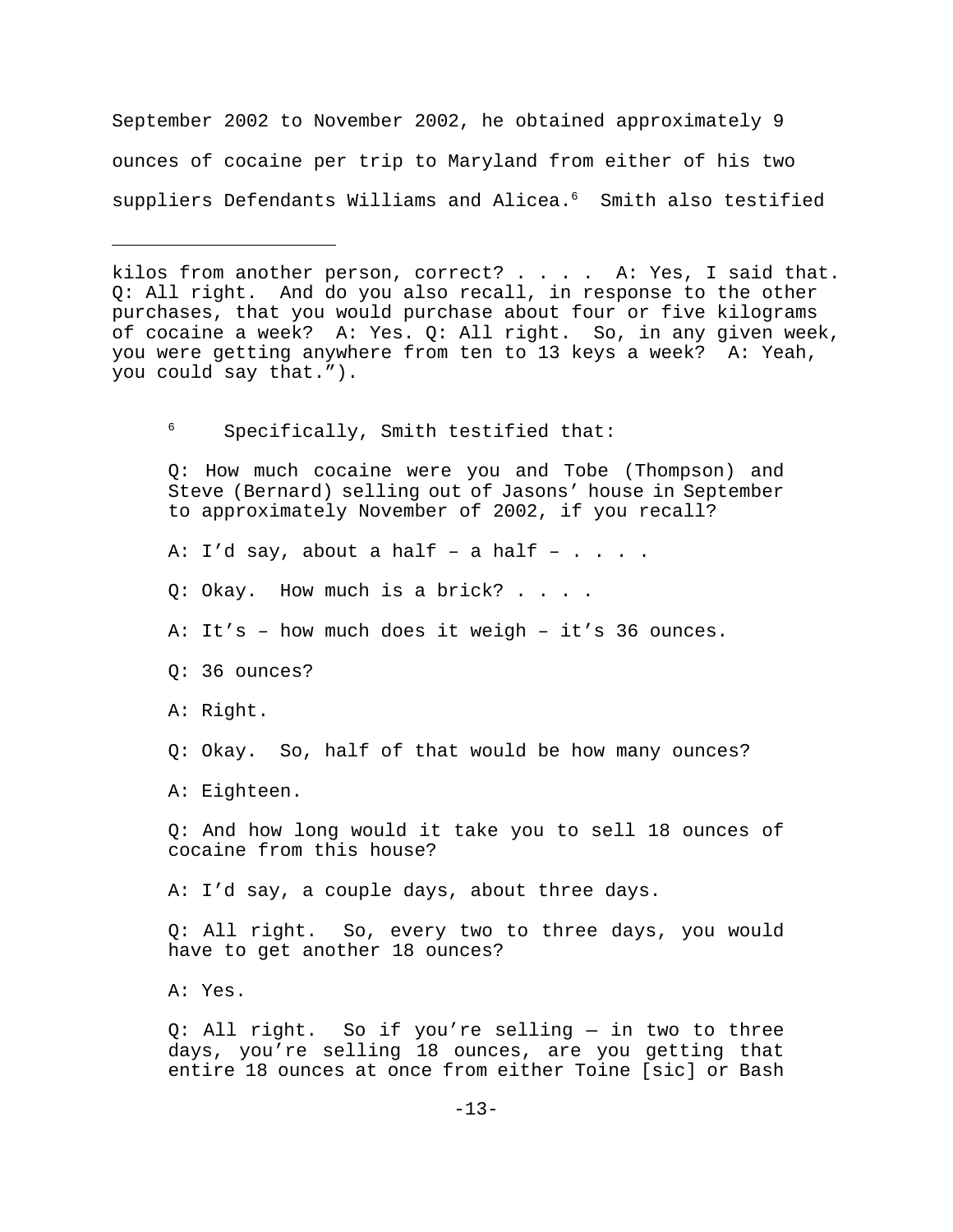that by November 2002 (the start of the SCCG) he was obtaining 18 ounces (.5 kilograms) every two or three days. By December 2002, Smith estimated he had increased trips from Philadelphia to Maryland up to two to three times per day and would get 9 to 13.6 ounces of cocaine from either Defendant Williams of Alicea, whomever had a supply. See Trial Tr. 173-75,  $5/20/09$ .

Co-conspirator Smith also testified that both Defendants Williams and Alicea knew that the cocaine was being transported to Maryland because crack would go for \$5 in Philadelphia but \$20 in Maryland and because crack was popular with users in Maryland. Further, Smith testified that Defendant

or are you getting it in smaller increments?

A: Well, at the time, it was in smaller.

Q: And what was the approximate amount of powder that you would get on any one trip to either Bash or to Toine [sic] in September to November of 2002?

A: It was, like, nine ounces, half that, yes.

Q: Okay. So, that would be a quarter of a kilogram?

See Trial Tr. 161:16-163:9, 5/20/09; see also id. 170:10-16 (testifying that, in November 2002, Smith was selling "approximately, 18 ounces, every three days").

As to Alicea, Smith testified that he went to his residence on Reinhard Street until the end of 2005, when Alicea moved to Penrose area and dealt to Smith from there. See Trial Tr. 187-188, 5/20/09. As to Williams, Smith identified his residence on Old York Road and also testified that he would sometimes buy from a Sunoco gas station near Williams' house. Id. at 189.

A: Right.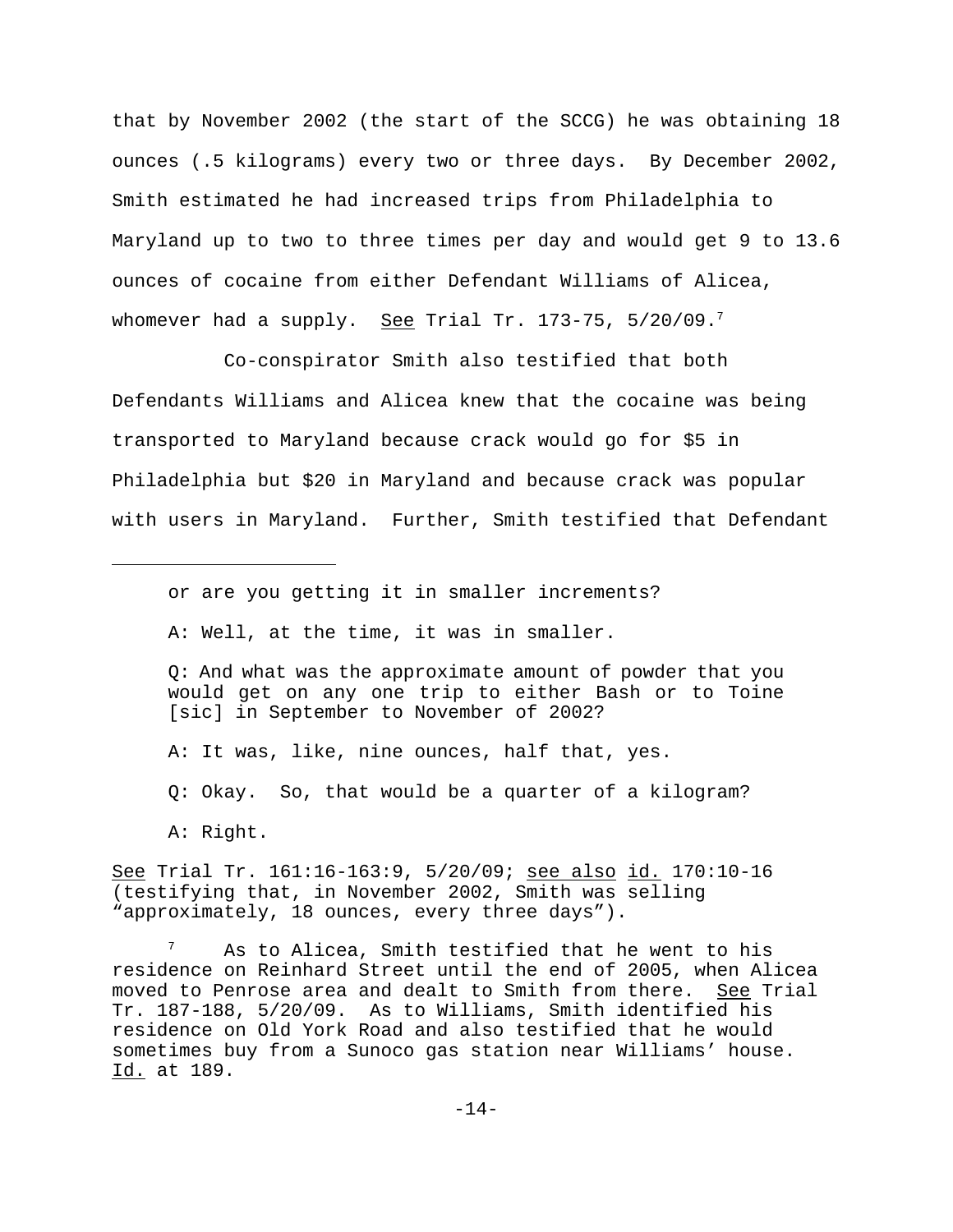Williams specifically helped Smith "get back on his feet after" his 2005 release from prison by supplying him with a "look out" (ounce of cocaine powder) free of charge and thus Smith was able to keep the SCCG running.

## ii. Testimony of Landrum Thompson

Co-conspirator Thompson testified that he was involved in the SCCG conspiracy from its inception and had been dealing drugs with Smith and Bernard since 1998. Thompson further testified that Williams and Alicea supplied both him and Smith (sometimes separately, other times together) with cocaine in 2002 and continued to supply them throughout the life of the conspiracy. See Trial Tr. 15:20-25, 86:25-87:2, 88:8-10, 93:5- 15.

As to Alicea, Thompson would purchase between .25 and 2 ounces of cocaine when he was not with Smith and 9 ounces when he was with Smith. As to Williams, Thompson would most often purchase 2.25 ounces of cocaine. Between 2002 and 2004, Thompson would get cocaine two to three times per week, and afterward would get 2.25 ounces of crack every four days. See id. 25:2-22.

#### iii. Testimony of Steven Bernard

Co-conspirator Bernard testified that he began obtaining cocaine from Defendants Williams and Alicea in 2002, though he had met Williams in 1998 through Smith. See Bernard Trial Tr. 135, 5/15/09. As to Williams, from 1999 to 2006,

-15-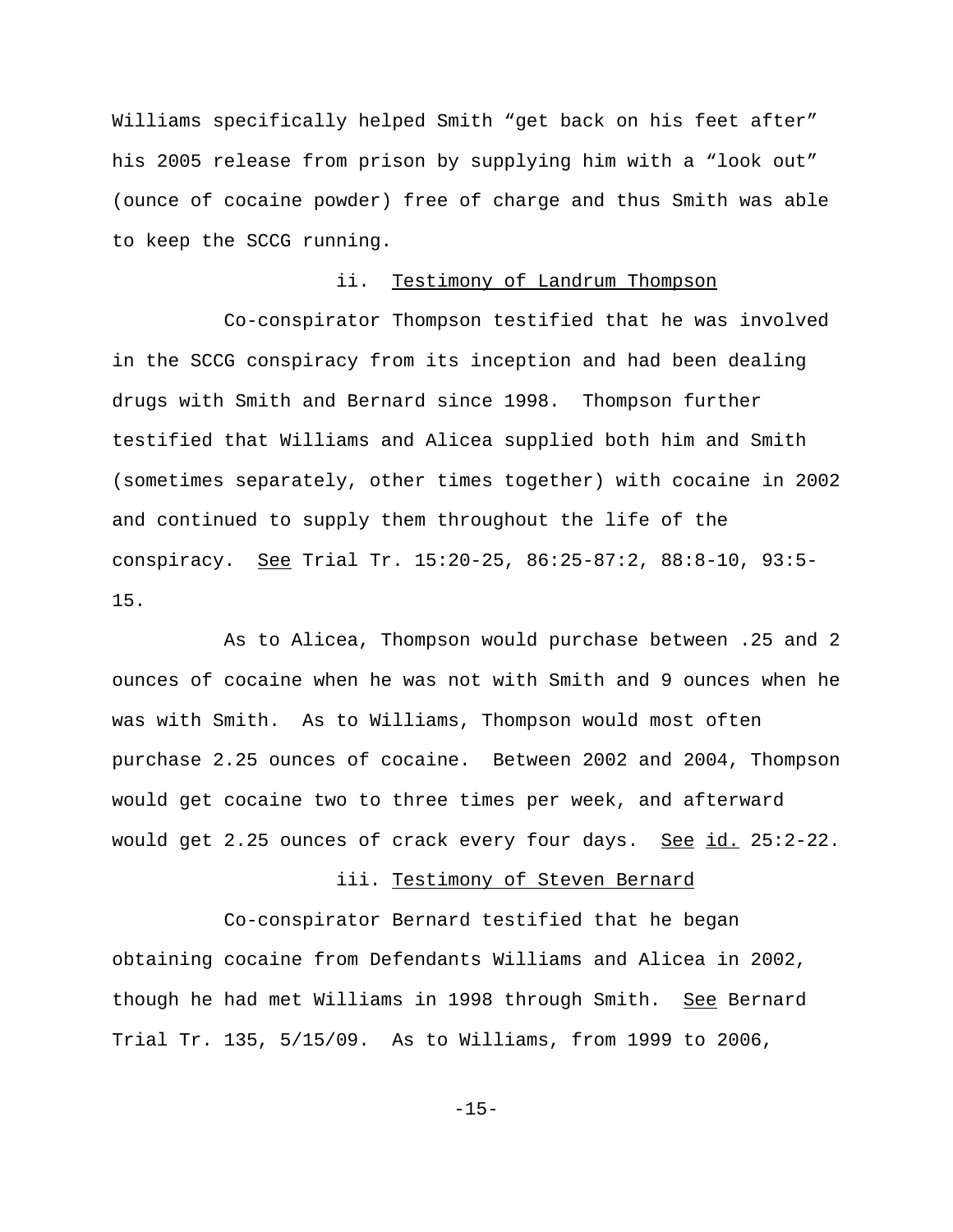Bernard would buy .25 to 4.5 ounces of cocaine (sometimes alone, sometimes with Smith).  $Id.$  at  $153:4-25: 154:1-13$  (explaining that .25 ounces = 7 grams and 4.5 ounces = 125 grams). Bernard testified that he and Williams had conversations that the cocaine was being cooked into crack for sale, and explained that he would lose some quantity of cocaine when it was being cooked into "crack." Id. at 159.

As to Alicea, though Bernard knew him his entire life, he did not start buying from Alicea until 1998 when Smith introduced them. The buying pattern continued through 2006. Id. at 165-66. Bernard would purchase between .25 to 4.5 ounces of cocaine from him. Id. at 172.

In 2002, Bernard stated that he would purchase (from either Williams or Alicea) roughly 4.5 ounces of cocaine every three days (Id. at 175:9-10), or Smith and Thompson would purchase the cocaine and Bernard would sell the crack product. In early 2006, this quantity was increased to 4.5 ounces, two times a day; totaling 9 ounces a day.  $Id.$  at  $179:23-180:9.$ 

## iv. Testimony of Michael Martin

Co-conspirator Martin, a driver for Smith and Turnquest, testified that he drove to a residence where Alicea had moved in 2007 and identified the supplier there as "Twan" (Alicea's nickname). See Gov't Sent. Mem. 12.

v. Testimony of Darryle Dunbar

-16-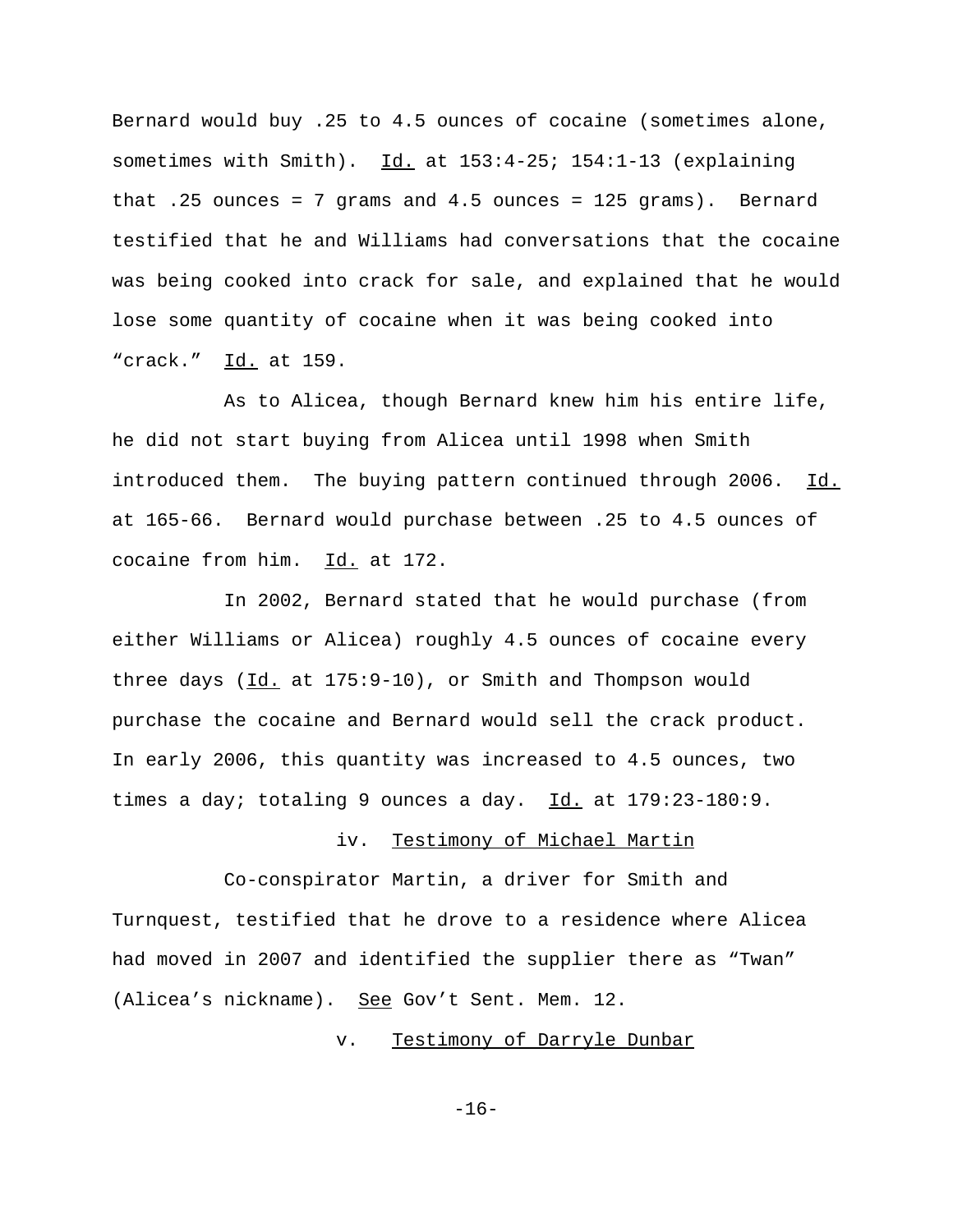Co-conspirator Dunbar also testified that he traveled with Smith to Reinhard Street to buy cocaine for resale from "Twiz" or "Twizzy" (another Alicea nickname). See id. 12-13.

### vi. Testimony of Law Enforcement Operations Targeting Williams and Alicea

Special agents, using cooperators, made several buys off of Defendants Williams and Alicea. On August 31, 2006, Government Agents had arranged to buy from Smith, but he was out of town so Defendant Williams delivered 62.7 grams of cocaine hydrochloride to the cooperator in Philadelphia. Special Agent Harrison testified as to how the delivery was observed and recorded. See Gov't Sent. Mem. 13.

On September 17, 2003, Philadelphia Police executed a search warrant at Alicea's mother's home on Reinhard Street and recovered approximately 177.7 grams of cocaine, new clear ziplock packets, a loaded Glock model 17.9 mm semiautomatic pistol (serial # CRS060US) with 11 live rounds of ammunition, and loose boxes of ammunition. Also recovered was an Ohaus scale, white plate, and plastic spoon, all containing white residue. Also found was a ballistic vest, mail in Alicea's name and \$4,900. See Trial Tr. 109-33, 5/14/09; see also Gov't Sent. Mem. 14 (noting that the Court may consider this evidence against Alicea as he was convicted on the conspiracy count, even though he was acquitted of the substantive counts of possession of controlled substances and the weapon in furtherance of a drug crime on that

-17-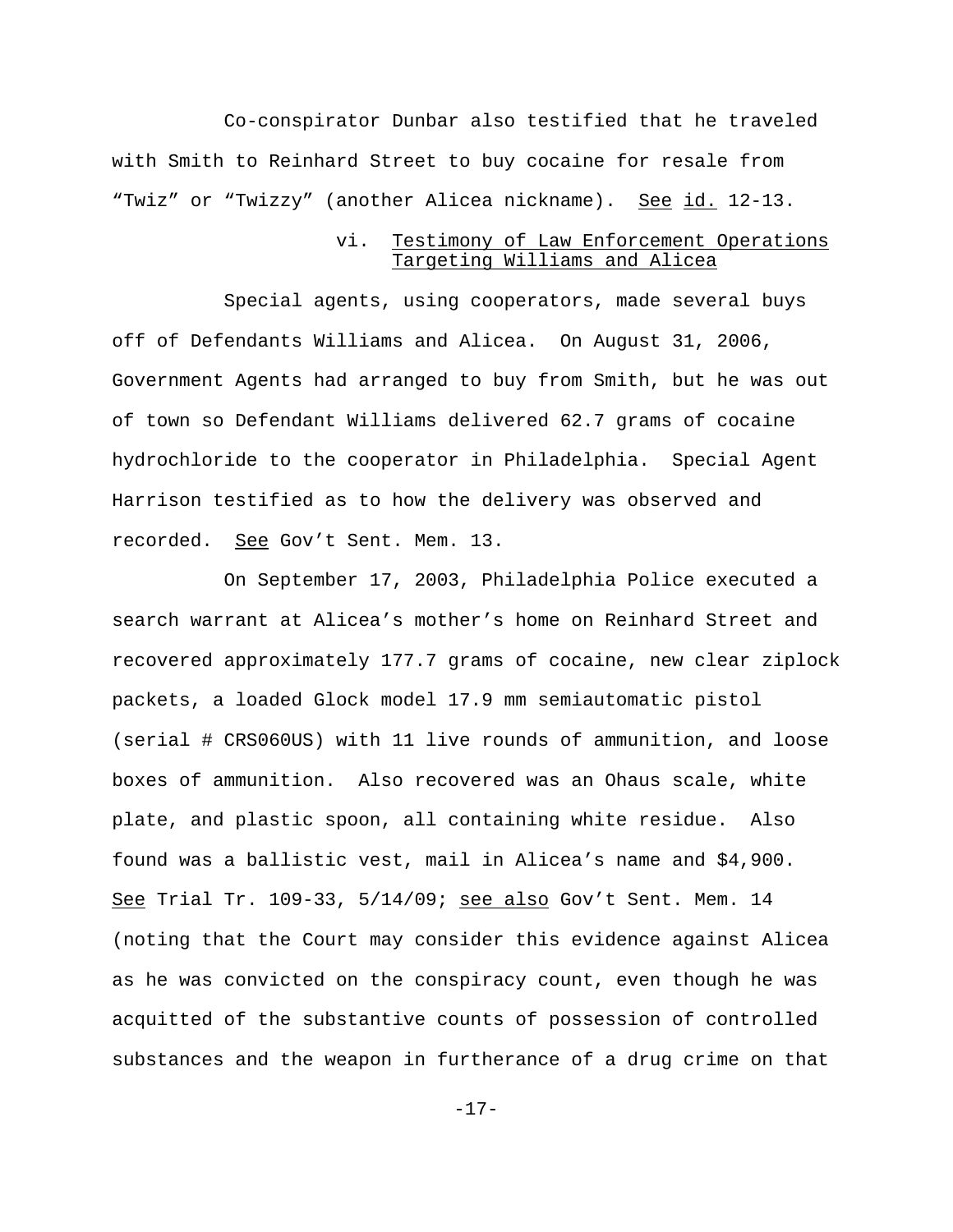date).

#### b. Weekly Approximation of Drug Quantities

The Court finds that the co-conspirators' testimony regarding drug quantities of cocaine purchased to be "cooked" into crack and distributed to be reliable estimations of the drug quantities sold weekly. Surine, 2010 U.S. App. LEXIS 7561 (citing Gibbs, 190 F.3d at 204). SCCG leader Smith testified that from 9/02 through 11/02, he was obtaining 9 ounces of cocaine from his suppliers (Williams and Alicea). Smith further testified that the supply increased in 11/02 to approximately 18 ounces of cocaine. By 12/02, Smith testified that he was receiving between 9 to 13.6 ounces of cocaine from his suppliers. Co-conspirators Thompson and Bernard testified that when they purchased drugs without Smith they would get approximately .2 - .25 ounces of cocaine, but it was increased when they were with Smith to 9 ounces of cocaine. Bernard testified that, by early 2006, he was purchasing 5 ounces each day, a couple times per week.

Therefore, the Court finds that the most conservative range of drug quantities distributed by the SCCG began in November 2002 began with distribution of approximately 9 ounces of crack per week and peaked throughout the life of the conspiracy, ending in September 2007, to 18 ounces of crack per week. Therefore, the Court will use the conservative estimation

-18-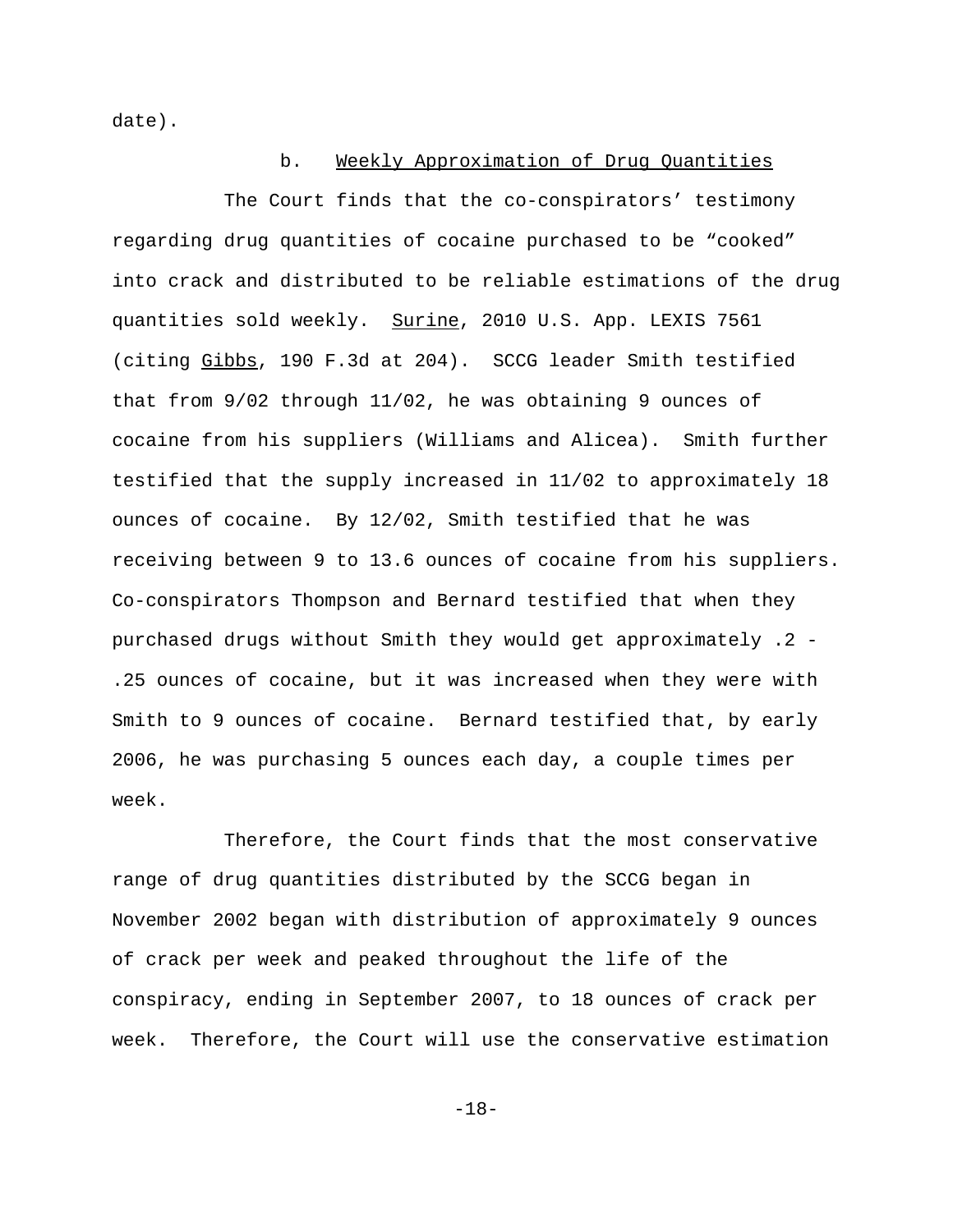of **9 ounces = approximately 255 grams** of crack per week for the entire length of the conspiracy to determine the average amount of drug quantity to be attributed to each trial Defendant.

### 3. Individualized Sentencing Calculations

The Court will now determine individualized sentencing calculations as to each Defendant. In order to arrive at a appropriate sentencing range for each Defendant, pursuant to the Sentencing Guidelines, the Court will employ the aforestated calculation: length of time each Defendant was involved in the SCCG conspiracy per week multiplied by the conservative estimate of drugs distributed by the conspiracy per week.

### a. **Robert Williams**

Defendant Williams, as the cousin of co-conspirator Smith, was a central supplier<sup>8</sup> for the SCCG. See Gov't Sent. Mem. 6, 8 (noting that each defendant's role is relevant to their knowledge of the "joint criminal activity" and thus the propriety of accomplice attribution). Here, Smith testified that his "only two suppliers for cocaine" were Williams and Alicea, until Robinson became a third source in June 2006. Smith stated that he first began buying from Alicea in 1998 and continued after his release from prison in September 2002. See Trial Tr. 156, 5/20/09. Co-conspirator Robinson also bought cocaine from

<sup>8</sup> "Suppliers": Sources of quantities of cocaine as supply in Philadelphia for SCCG. See Second Super. Indictment ¶ 28.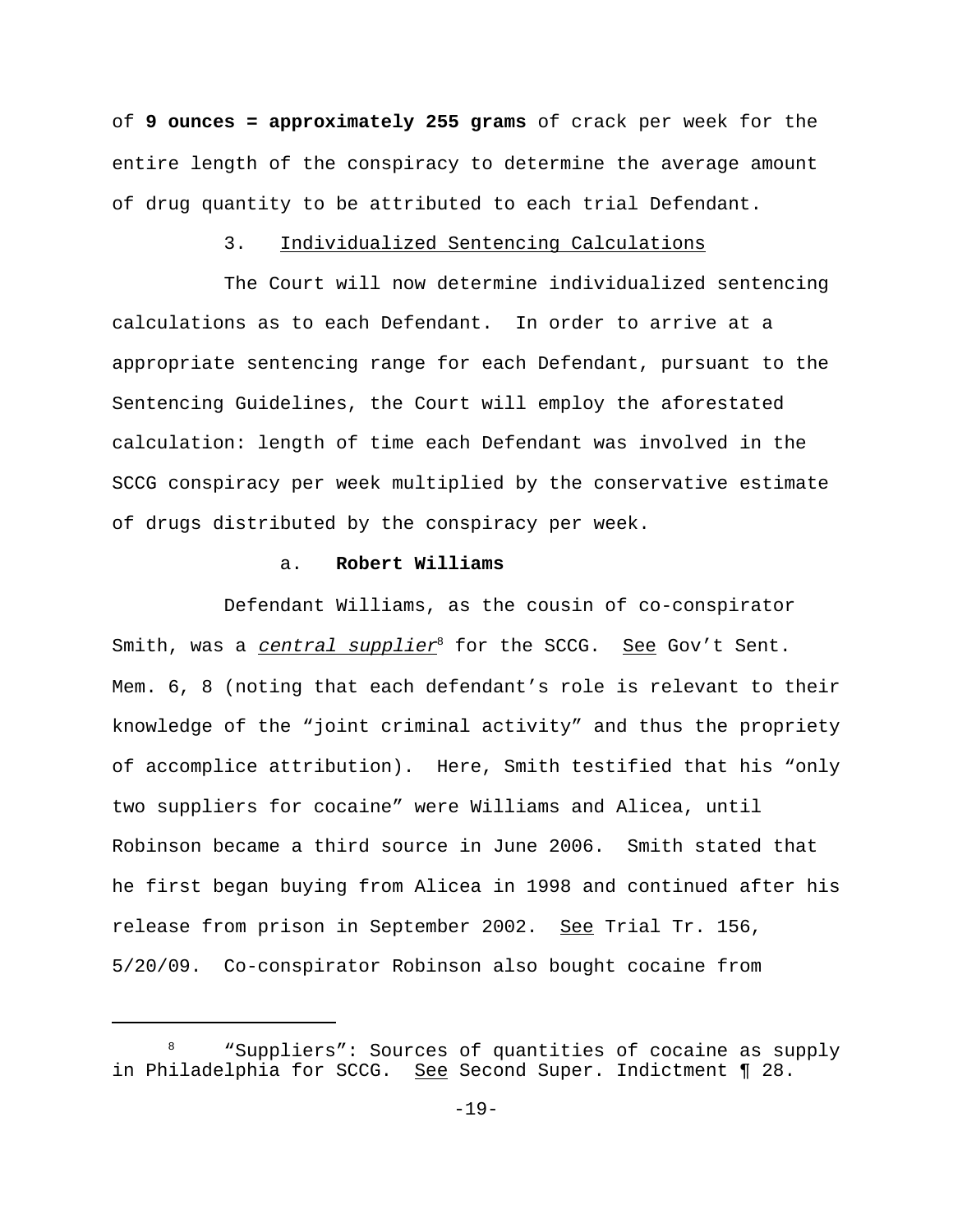Defendants Williams and Alicea upon joining the conspiracy in June 2006.

The Government further avers that both Defendants Williams and Alicea knew the amount the other supplier was selling to the SCCG (since Smith was getting approximately 9 ounces a week for the majority of the conspiracy from whichever supplier had the drugs) and that, based on the evidence at trial, both Williams and Alicea knew that the cocaine was being cooked into crack. See Gov't Sent. Mem. 6-7. Pointedly, the Government contends that Defendants Williams and Alicea were not, in fact, simple "sellers" to the SCCG "buyers," but instead were aware of the large-scale nature of the SCCG operation. Both Defendants had conversations with co-conspirators Smith, Thompson and Bernard about the cooking of cocaine and selling of the drug product, crack, throughout Philadelphia and Maryland.

The testimony at trial showed that the cooperators would individually purchase cocaine from Defendant Williams in North Philadelphia upon appointment. The evidence also shows that the SCCG purchased large quantities of cocaine from Defendant Williams over a long period of time and in consistent amounts and frequency. Further, Defendant Williams specifically made sales to Smith's customers when he was unavailable and that both Defendants would supply cocaine in crack form, after they converted it by cooking, when Smith needed it quickly.

 $-20-$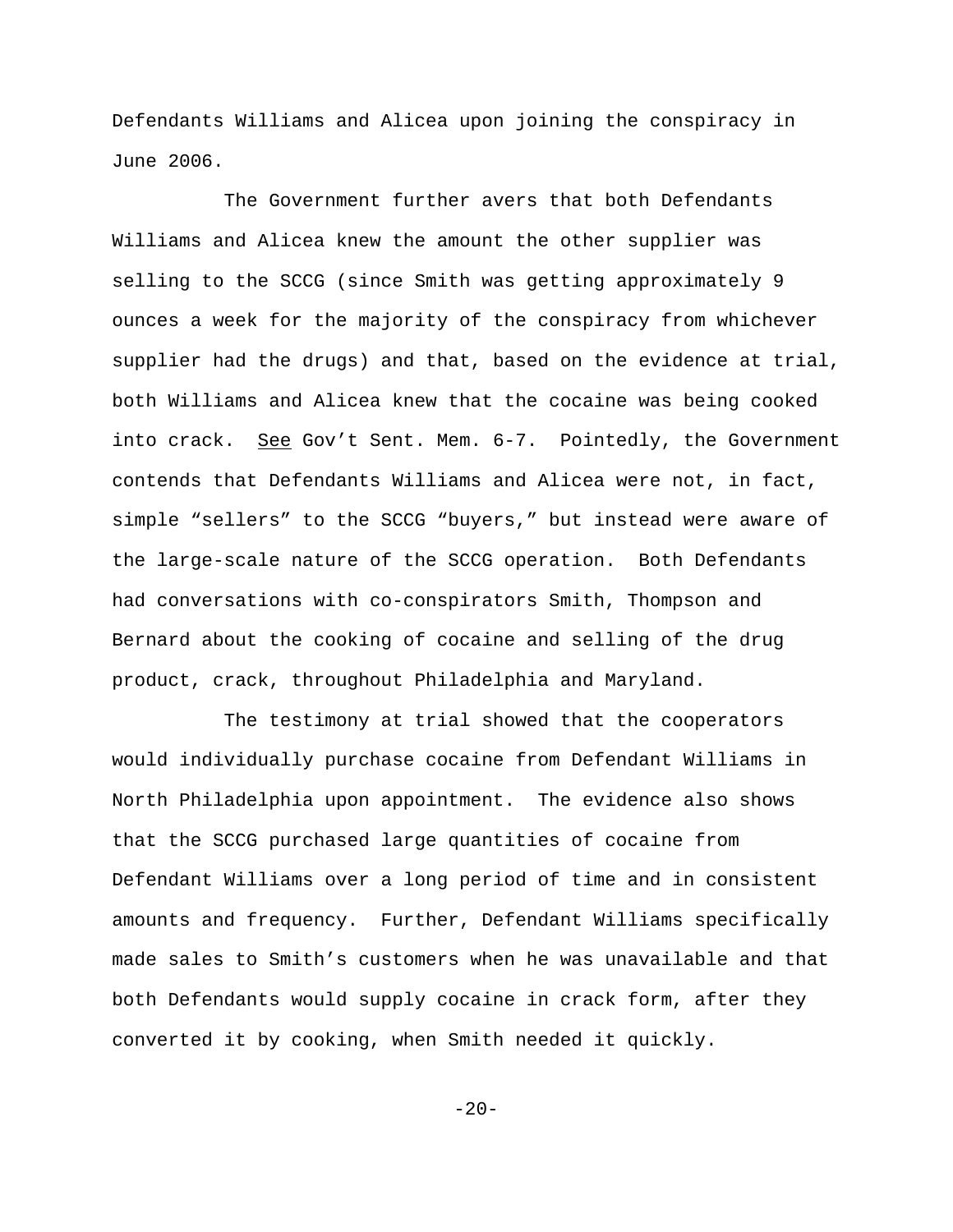Therefore, the Court finds that the Government has proved by a preponderance of the evidence that Defendant Williams knew of the joint criminal activity engaged in by the other SCCG conspirators (including drug quantities supplied by Alicea either in conjunction with or in place of Williams' supply) and can be held responsible for the total drug quantities distributed throughout the conspiracy for the entire length of the SCCG drug organization.

Defendant Williams is responsible for 255 grams of drugs per week for 232 weeks =  $59,160$  grams of drugs =  $59.160$ kilograms of drugs. As such, Defendant Williams is responsible for conspiring to distribute approximately **59.1 kilograms** of crack.

Pursuant to  $\S$  2D1.1(c)(1), for a violation of  $\S$  846, the drug quantity table states that a defendant responsible for 4.5 kilograms or more of crack is awarded a base level offense of **38**. As such, Defendant Williams has a base offense level of **38**. According to the PSI, Defendant Williams has a criminal history category **III** (based on 6 criminal history points) and received **+2** enhancement, pursuant to  $\S2D1.1(b)(1)$ , because a dangerous weapon was involved. See PSI ¶ 136.

Therefore, Defendant Williams has an offense level of **40** and criminal history category **III**, which places him in the sentencing guideline range of **360 months to lifetime**

-21-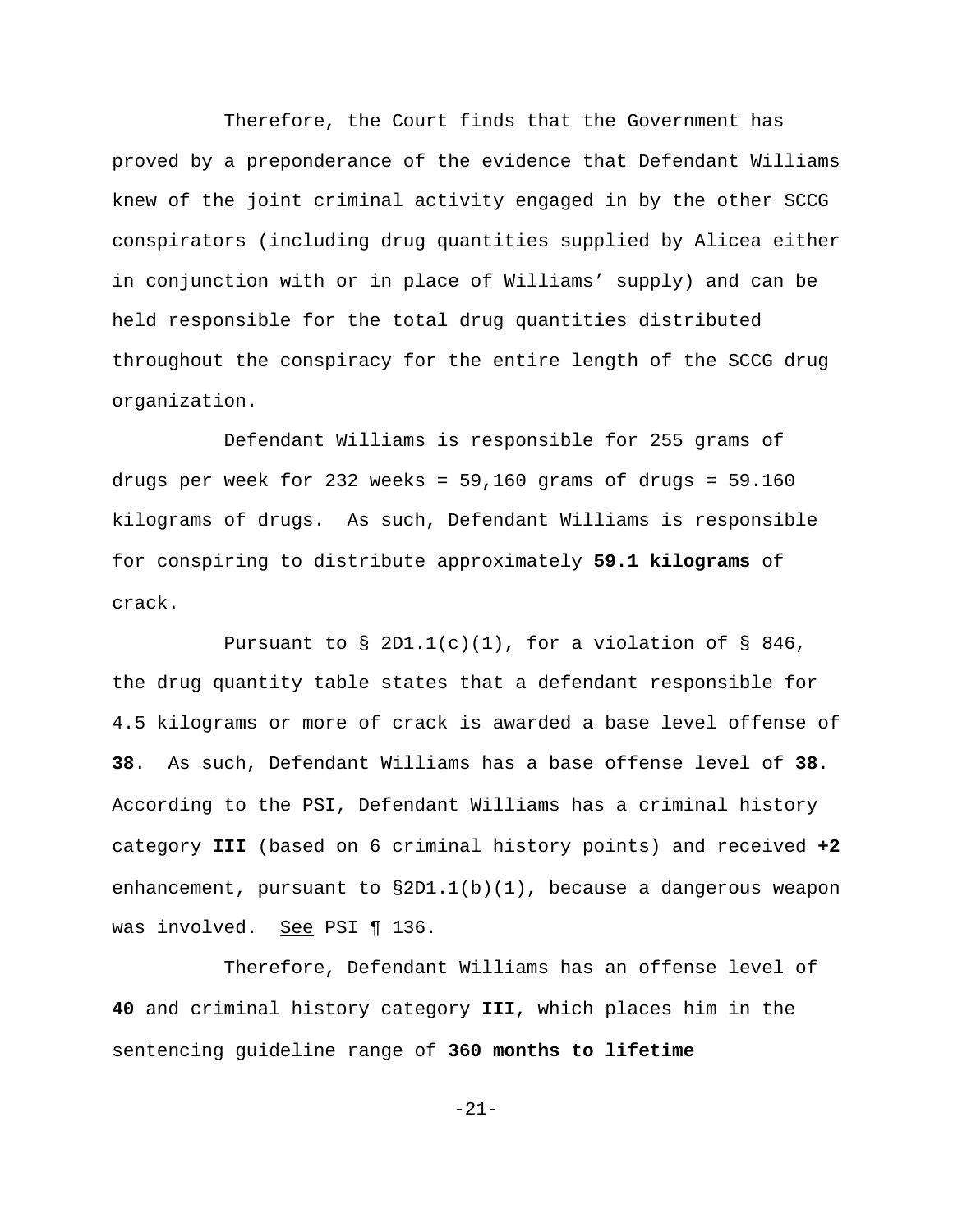**imprisonment**.

### b. **Antoine Alicea**

Defendant Alicea was also a central supplier for the SCCG and was a SCCG cocaine supplier for the life of the conspiracy. See Gov't Sent. Mem. 6, 8. Based on his role in the offense and for the reasons state above, the Court finds that the Government has proved by a preponderance of the evidence that Alicea knew of the joint criminal activity engaged in by the other SCCG conspirators (including Williams' supply) and can be held responsible for the total drug quantities distributed throughout the conspiracy for the entire length of the SCCG drug organization.

Defendant Alicea is responsible for 255 grams of drugs per week for 232 weeks = 59,160 grams of drugs = 59.160 kilograms of drugs. Therefore, Defendant Alicea is responsible for conspiring to distribute approximately **59.1 kilograms** of crack.

Pursuant to  $\S$  2D1.1(c)(1), for a violation of  $\S$  846, Defendant Alicea has a base offense level of **38**. According to the PSI, Defendant Alicea has a criminal history category **I** (based on 0 criminal history points) and received **+2** enhancement, pursuant to  $\S2D1.1(b)(1)$ , because a dangerous weapon was involved. See PSI ¶ 136.

Therefore, Defendant Alicea has an offense level of **40** and criminal history category **I**, which puts him in the sentencing

-22-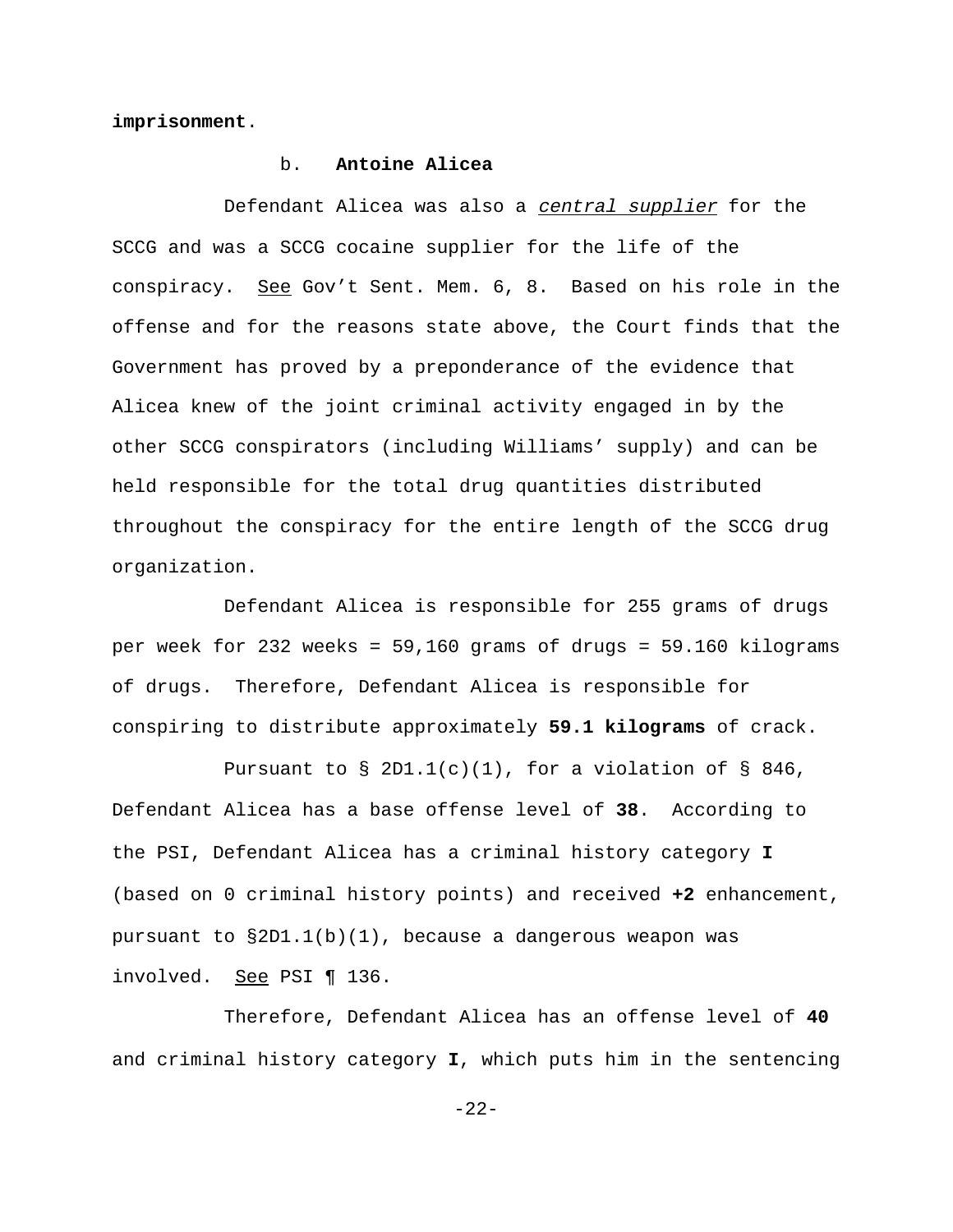guideline range of **292-365 months imprisonment**.

#### c. **Jamal Turnquest**

During his time in the conspiracy, Defendant Turnquest held the role of principal manager**<sup>9</sup>** , acting as co-conspirator Smith's "right hand man," providing help running the drug organization, assisting by traveling with Smith to Philadelphia to buy cocaine, processing and packaging crack for resale to customers, and transporting and distributing that crack for SCCG customers. Defendant disputes his role of a "principal manager" in the SCCG conspiracy. Based on this role and knowledge of the drugs to be distributed throughout the entire SCCG conspiracy, the Court finds that the Government met its burden to demonstrate that Defendant Turnquest is responsible for the average quantity of drugs distributed per week as the crack quantities sold were "reasonably foreseeable" to Defendant.

Thus, Defendant Turnquest is responsible for 255 grams of drugs per week for 39 weeks = 9,945 grams of drugs = **9.945 kilograms** of drugs. Therefore, Defendant Turnquest is responsible for conspiring to distribute approximately **10 kilograms** of crack.

<sup>&</sup>quot;Principal managers": assisted in the delivery of weight quantities of cocaine, "cooked" cocaine into crack, obtained firearms for use in protecting the drugs and proceeds, and collected for drug sales. See Second Super. Indictment ¶ 28.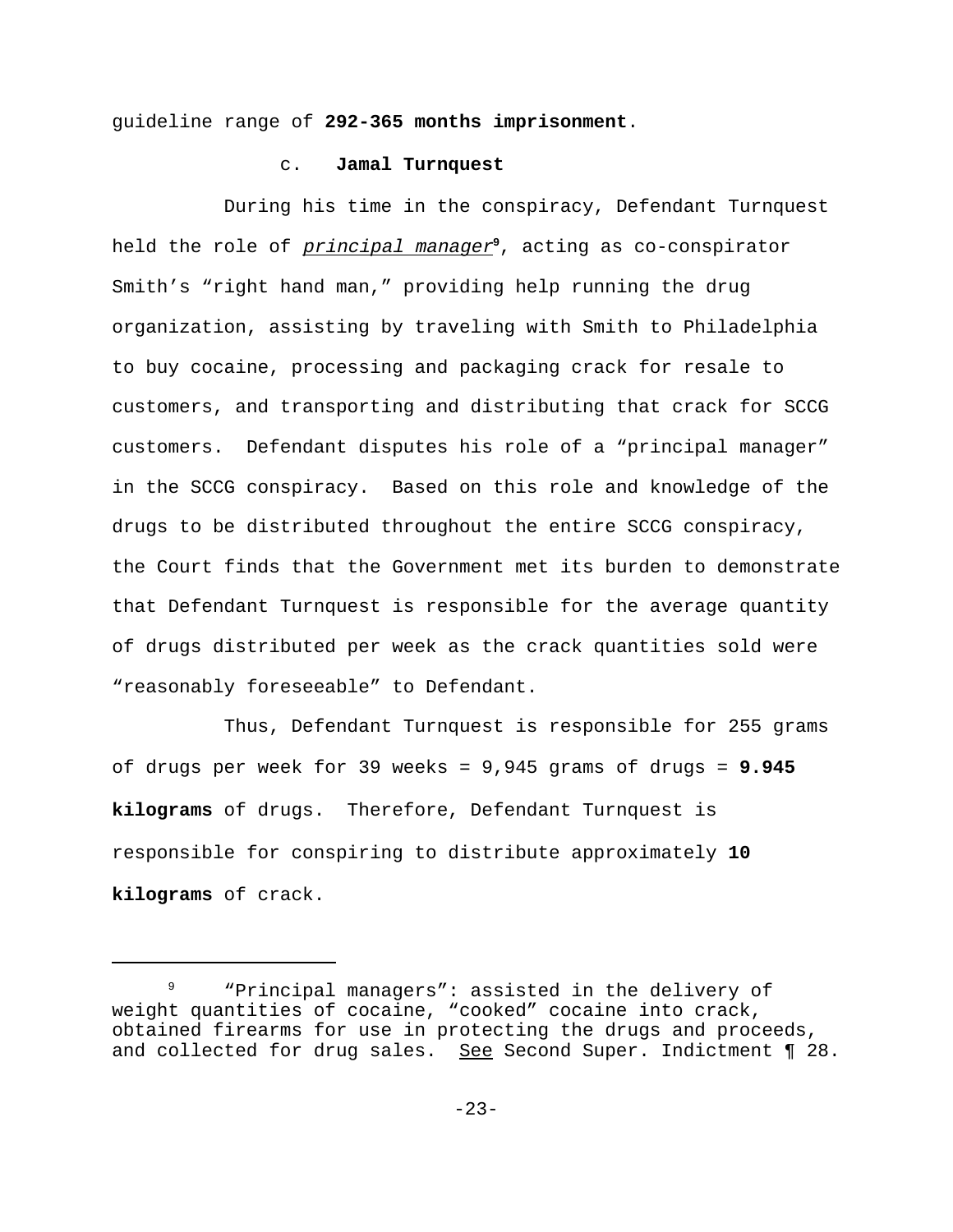Pursuant to  $\S$  2D1.1(c)(1), for a violation of  $\S$  846, Defendant Turnquest has a base offense level of **38**. Defendant Turnquest also received **+2** enhancement, pursuant to §2D1.1(b)(1) because a dangerous weapon was involved and **+3** enhancement, pursuant to § 3B1.1(b) for a manager role in the offense. See PSI ¶¶ 135, 137; see also Def. Sent Mem. 7 (disputing principal manager role based on short time of involvement in the conspiracy). $10$ 

Therefore, Defendant Turnquest has an offense level of **43** and criminal history category **I** (based on zero criminal history points), which puts him in the sentencing guideline range of **lifetime imprisonment**.

## d. **Malik Bland**

Defendant Bland's role in the SCCG conspiracy was first in Philadelphia than in Maryland as a street seller**<sup>11</sup>** (a more minor role) at one of the Maryland locations. Defendant Bland worked in Maryland for one-week prior to being arrested. Bland

<sup>&</sup>lt;sup>10</sup> Defendant disputes his role as principal manager because (1) he was only involved in the conspiracy for 10 months; and (2) Smith was the leader.  $\underline{Id.}$  7-8 (citing Smith Trial Test. 152:5-153:7, 5/21/09). Clearly, where Turnquest acted as Smith's "right-hand man," he coordinated drug pick-ups/drop-offs and purchased/transported Philadelphia cocaine to Maryland to be cooked into crack, he acted as a principal manager with the SCCG conspiracy.

<sup>&</sup>quot;Sellers": sold and distributed the drugs procured and "cooked" by SCCG members. See Second Super. Indictment ¶ 28.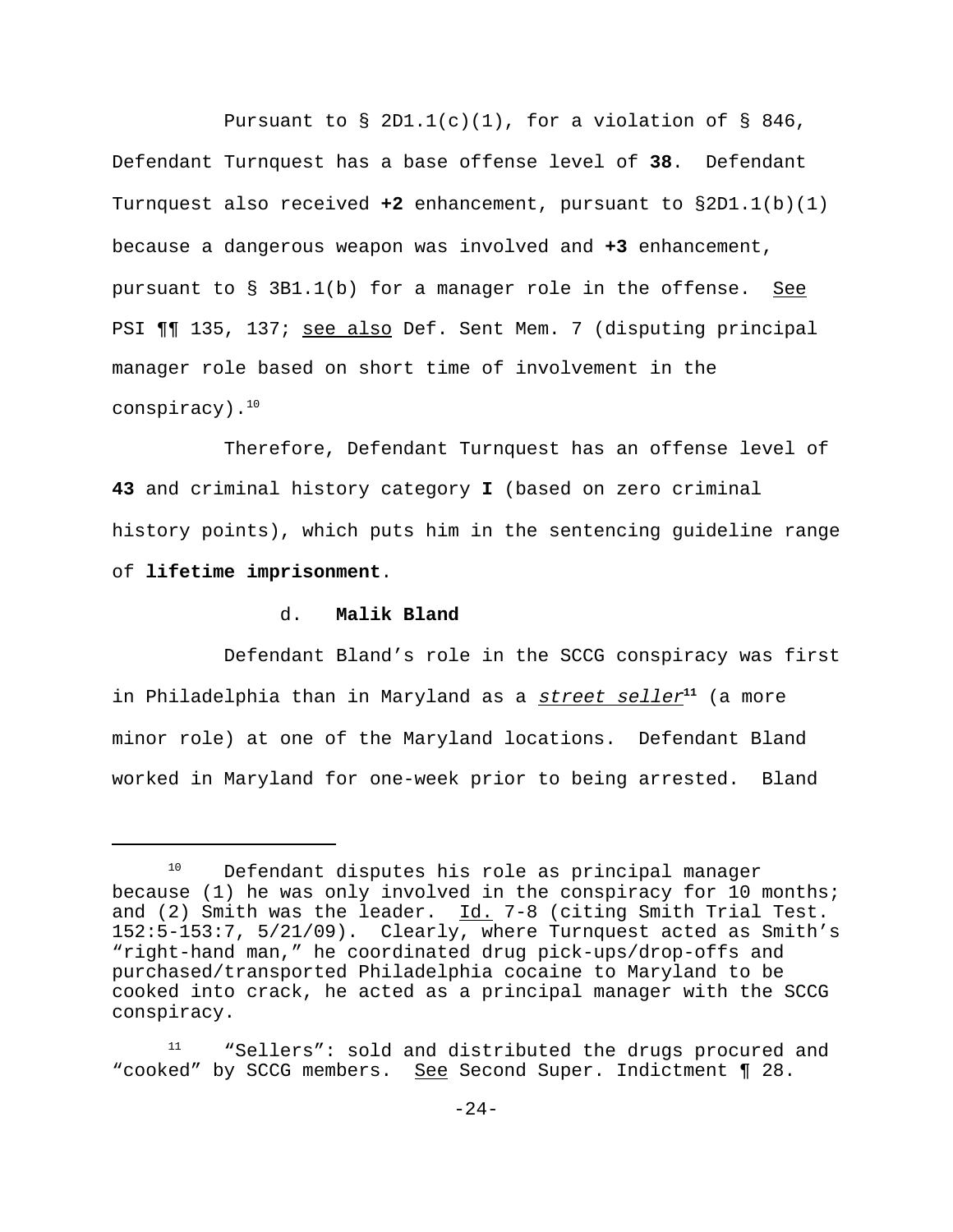spent the next three years in jail and was released in 2006. Once he was released from prison, Bland immediately upon release rejoined the conspiracy, transporting drugs between Philadelphia and Maryland for Defendant Thompson. On October 5, 2006, Bland was again arrested selling crack to an undercover officer. Based on his role as a seller, incarceration due to his SCCG activities, and the fact that the drug quantities being distributed throughout his time in the conspiracy were "reasonably foreseeable," the Court finds that the Government has demonstrated by a preponderance of the evidence that Defendant Bland is responsible for accomplice attribution of the average weekly crack sales.

Defendant Bland is responsible for 255 grams of drugs per week for 147 weeks = 37,485 grams of drugs = **37.485 kilograms** of drugs. Therefore, Defendant Bland is responsible for conspiring to distribute approximately **37.4 kilograms** of crack.

Pursuant to  $\S$  2D1.1(c)(1), for a violation of  $\S$  846, Defendant Bland has a base offense level of **38**. Defendant Bland has a criminal history category **I** (based on zero criminal history points) and received **+2** enhancement, pursuant to §2D1.1(b)(1) because a dangerous weapon was involved. See PSI ¶ 136.

Therefore, Defendant Bland has an offense level of **40** and criminal history category **I** (based on zero criminal history points), which puts him in the sentencing guideline range of **292-**

-25-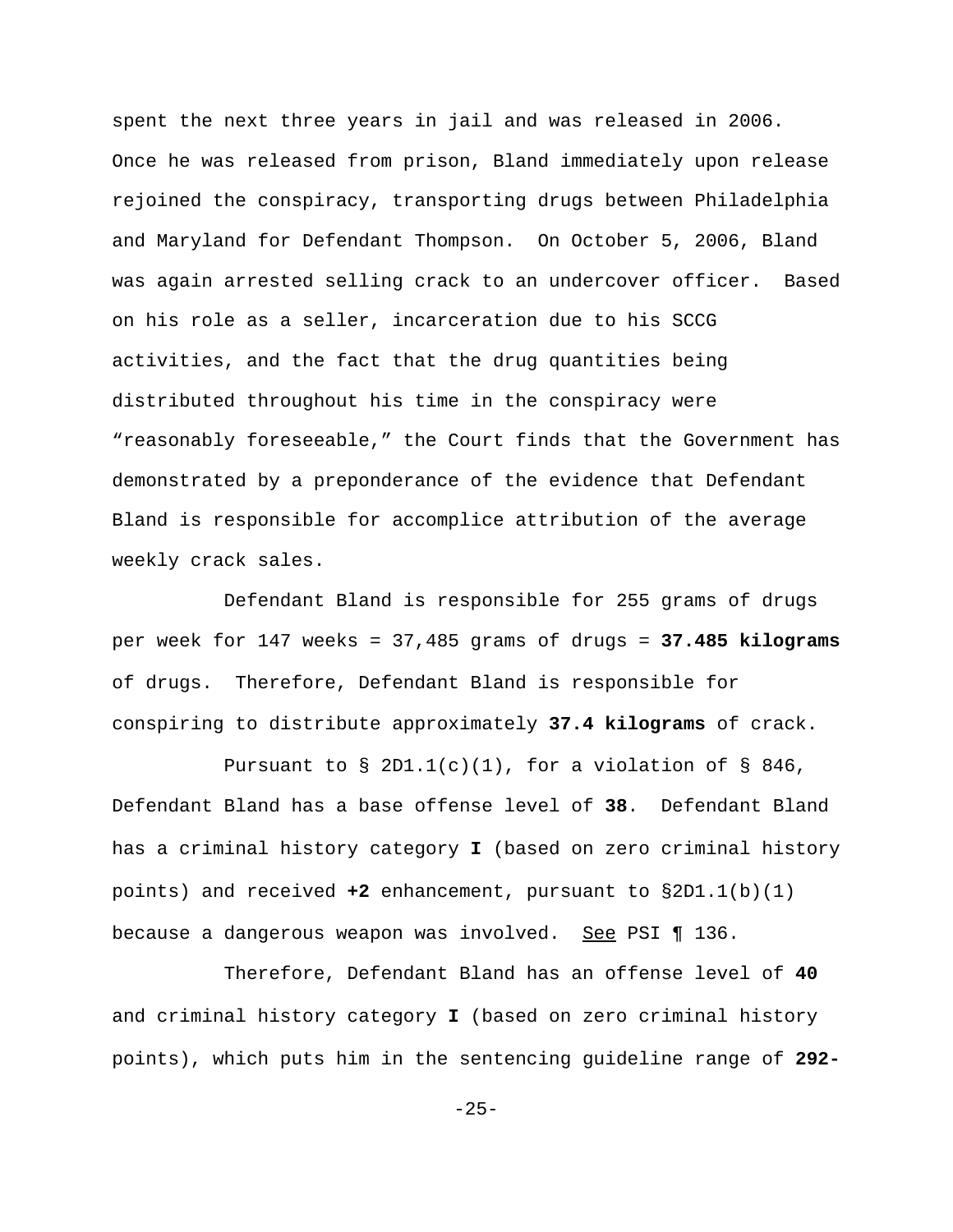**365 months imprisonment.**

# **III. CONCLUSION**

After consideration of the parties' pleadings and arguments, and an "individualized and searching" inquiry as to each Defendant's participation in the conspiracy so as to determine appropriate sentencing ranges for each Defendant, the Court will impose its sentence at the scheduled sentencing hearings for each Defendant.

An appropriate order follows.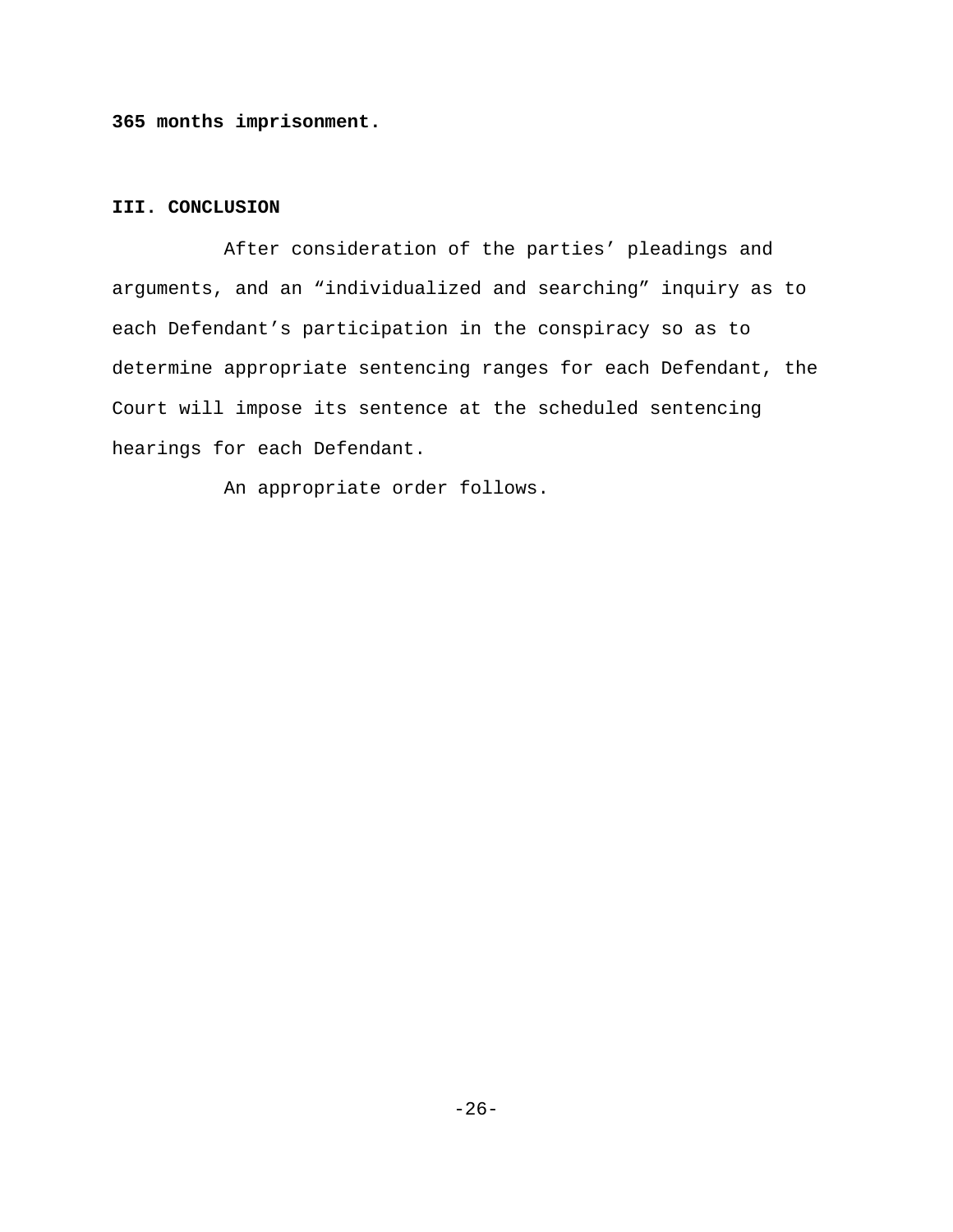### IN THE UNITED STATES DISTRICT COURT FOR THE EASTERN DISTRICT OF PENNSYLVANIA

| UNITED STATES OF AMERICA                                         |  | CRIMINAL ACTION<br>NO. 07-737 |
|------------------------------------------------------------------|--|-------------------------------|
| V.                                                               |  |                               |
| JAMAL TURNQUEST, MALIK BLAND,<br>ROBERT WILLIAMS, ANTOINE ALICEA |  |                               |

#### **O R D E R**

**AND NOW**, this **15th** day of **July, 2010**, it is hereby **ORDERED**, for the reasons stated in the accompanying memorandum, individualized determinations of the appropriate sentencing guideline range as to each Defendant are as follows:

Defendant Williams has an offense level of **40** and criminal history category **III**, therefore the appropriate sentencing guideline range is **360 months to lifetime imprisonment**;

Defendant Alicea has an offense level of **40** and criminal history category **I**, therefore the appropriate sentencing guideline range is **292-365 months imprisonment**;

Defendant Turnquest has an offense level of **43** and criminal history category **I**, therefore the appropriate sentencing guideline range is **lifetime imprisonment**; and

Defendant Bland has an offense level of **40** and criminal

 $-27-$